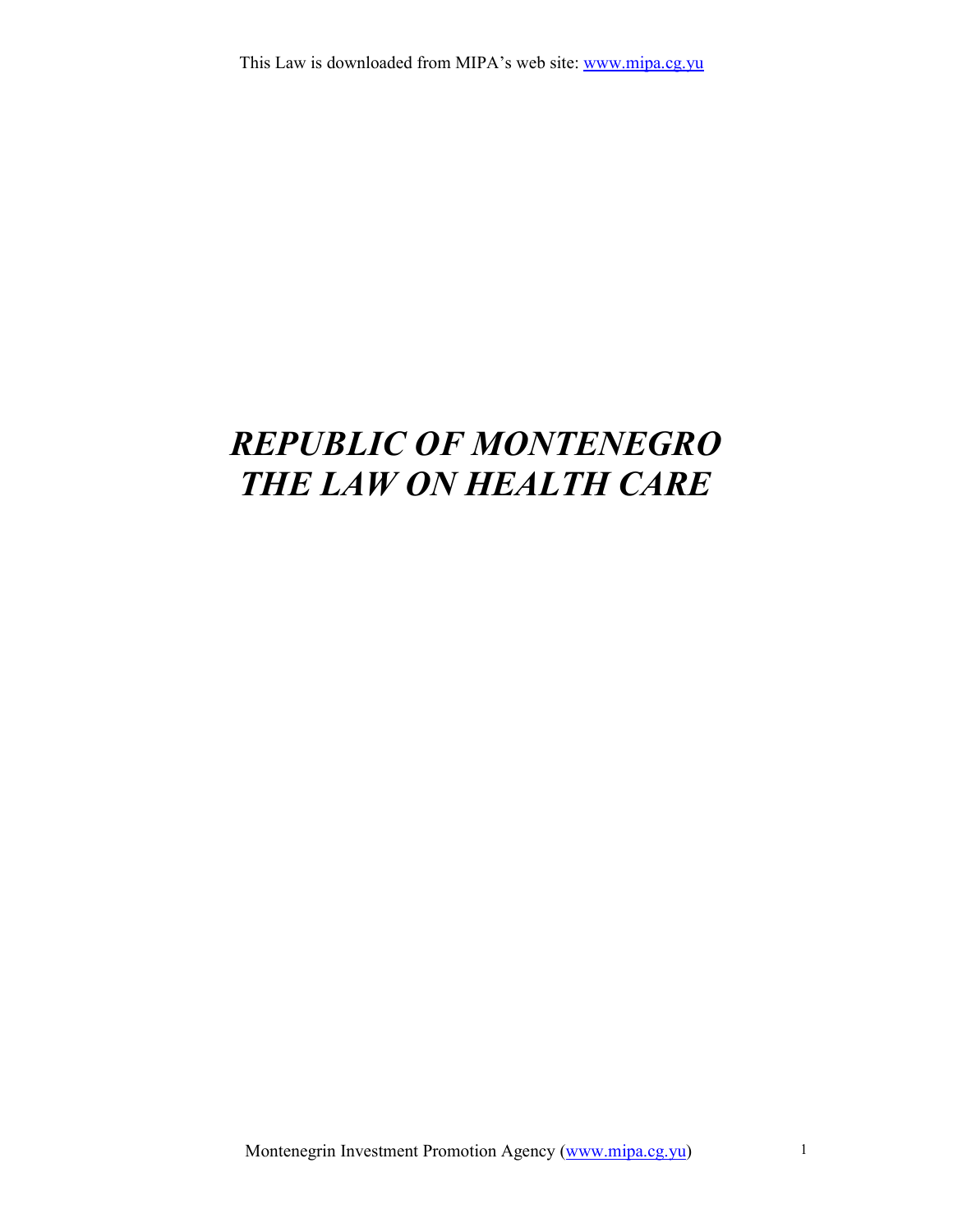## I. PRINCIPAL PROVISIONS

## Art. 1

Health care represents a set of measures and activities for preservation, protection, and promotion of health, prevention and fighting illnesses and injuries, early detection of illnesses, and timely medical treatment and rehabilitation.

## Art. 2

The aim of this Law is to create conditions for:

preservation and improvement of health of citizens of the Republic of Montenegro (hereinafter: the Republic) and improvement of health condition of the population;

the improvement of the quality of life in relation to health;

accessibility, under equal conditions, to health care for all citizens of the Republic, with particular care of health and socially vulnerable population categories;

sustainability of the health system;

improvement of the functioning, efficiency and quality of health services, along with the defining of special programs in the area of human resources, facility network, technology, and medical supplies;

better functional linking and harmonization among health system institutions of the Republic, as well as the harmonization of private and public interest in this area;

incentives for performing health activities in accordance with national and international standards.

## Art. 3

The citizen shall be entitled to health care in line with the law.

The citizen shall be obliged to take care of his/her own health.

No one may put in danger health of other people.

Everyone shall be obliged, within his/her best knowledge and possibilities, to administer first aid to an injured or ill person and to facilitate his/her access to urgent medical assistance.

## Art. 4

In implementation of entitlements to health care, all citizens shall be equal regardless to nationality, race, gender, age, language, religion, education, social background, income status, and any other personal characteristic.

## Art. 5

Health activity is the activity of public interest.

## Art. 6

Health care shall be implemented on principles of comprehensiveness, continuity, accessibility and integral approach in the primary health care, and specialized approach in the specialist-consulting and hospital health care.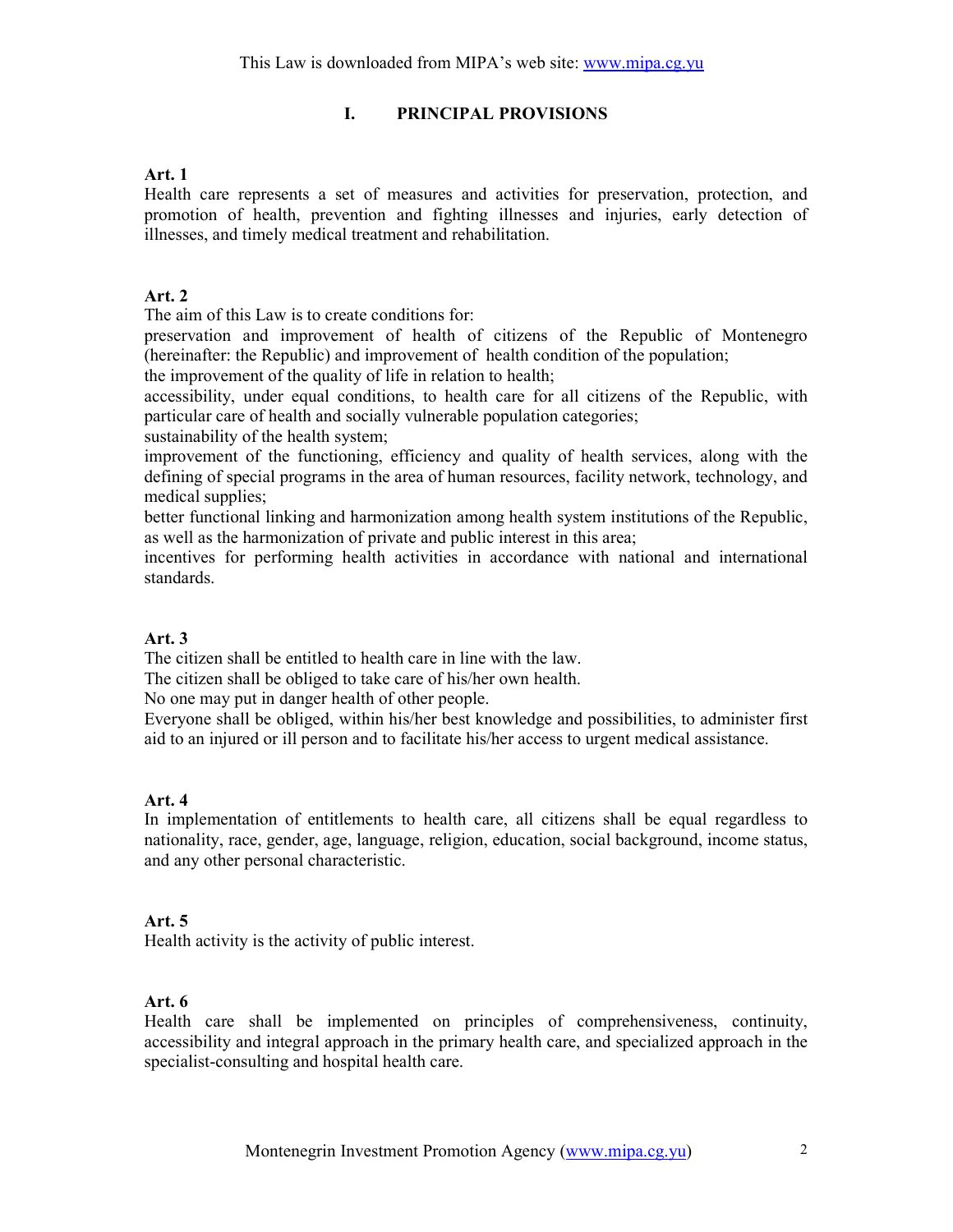Health care service shall be liable to the quality control of its expert functioning and to the administrative supervision, in line with this Law.

## Art. 8

Means for the implementation of health care and for the functioning and development of health services shall be provided in accordance with this Law.

## Art. 9

In terms of this Law, specific terms and expressions have the following meanings:

Priority health care measures - health care measures that are accessible to all citizens in the Republic;

The health system – comprehensive activity and participation of all entities in the Republic (including health sector and all sectors related to health, educational and other institutions, economic entities and citizens) in providing health care for the population;

Health service – health institutions, including health workers and associates, employed by them;

Public health – the scientific-research approach to the development of health system and health policy, as well as the organized activity for health promotion, illness prevention, and creation of conditions for equal accessibility to health care among different social categories, as well as for alignment of the population health condition within sustainable development on the Republic level;

Health activity – health institutions' activities and other forms of health services in providing health services aimed at health protection of citizens;

Pharmaceutical health activity – provision of medicinal products and medical devices for citizens, in line with the law;

The health institution – the legal entity registered for performing health activities, which has a relevant approval in accordance with this Law;

The health institutions network – the legal act on establishing and planning the type, the number, and distribution of public and private health institutions on the territory of the Republic;

Health – apart from absence of illnesses and disability, it means the state of complete physical, mental, and social welfare;

Promotion of health – incentives for certain way of life and identification of social, economic, mental, personal, and other factors that contribute to health, including factors of environment as well;

Health worker – a person with medical education who meets other conditions for performing health activities, in line with this Law;

Health associate - a person without medical education who can perform certain duties within health activities, in line with this Law;

The college specialized in health  $-$  the medical college, the dentistry college, and the pharmaceutical college;

Quality of health care – the level of fulfillment of needs of citizens in terms of the condition of means and equipment and conditions for health care, staff capacity, expertise and skills and their application, improvement of health status, removal of causes and diminishing harmful influence of certain behavior and of the environmental factor, and quality of life;

Accreditation – evaluation of a health institution in terms of fulfillment of established standards within certain health care area or branch of medicine;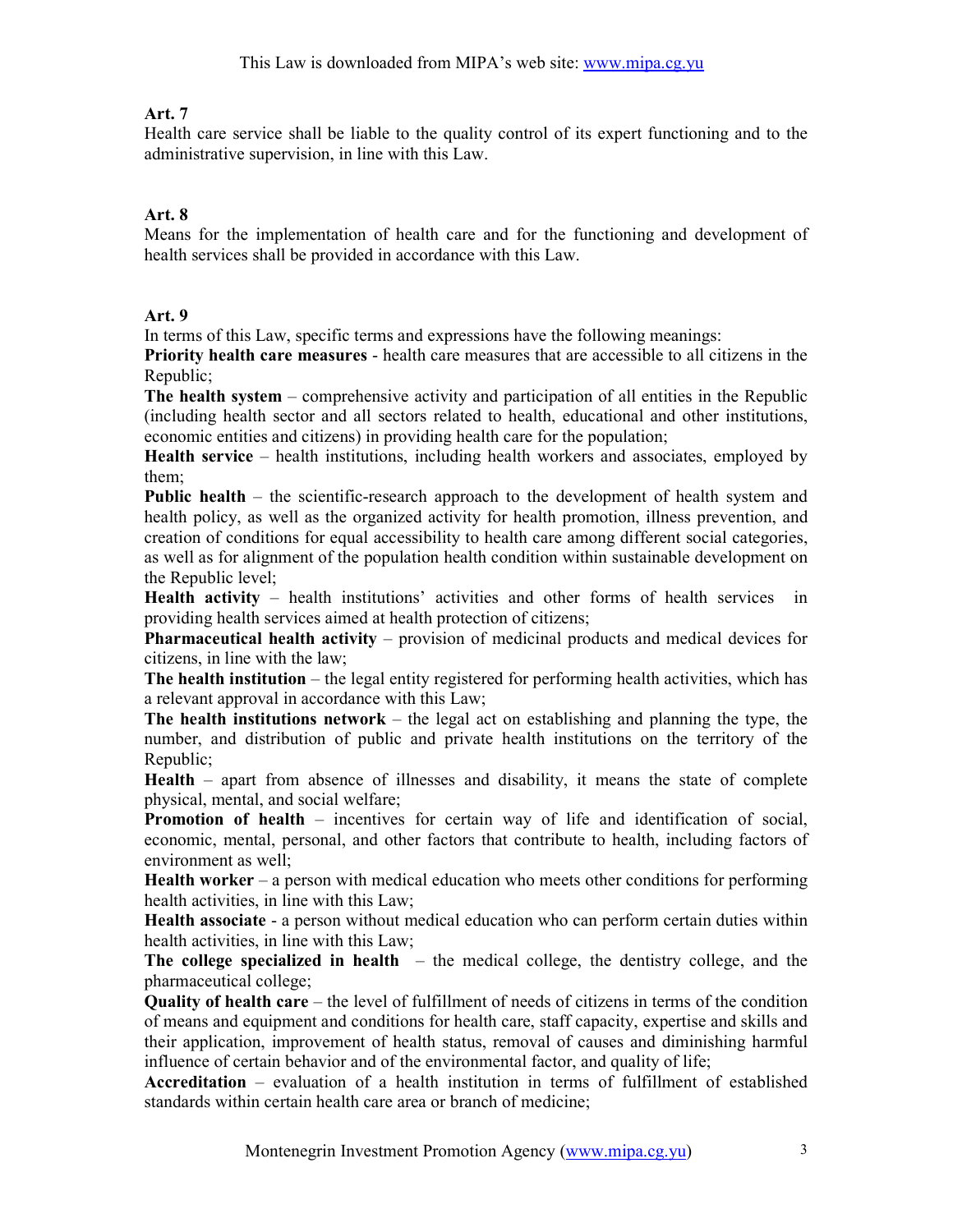Health technology – interventions and applied expertise used in health care, including medicinal products, equipment, medical and surgical procedures, and organizational, administrative, and logistic systems within which health care of population is provided.

## HEALTH CARE

#### Priority Health Care Measures Art. 10

Priority health care measures shall include:

activities in promoting health and upgrading health status of population in the Republic;

health education in relation to the most common health problems of population in the Republic and methods for their identification, prevention, and control;

activities in improving systematic provision of food and drinking water to the population, in line with the specific law;

prevention and protection from ecological factors harmful to health, including all measures and activities in protecting, improving, and promoting health conditions of living and working environment and hygienic conditions for life and work of citizens;

detection, prevention, and fighting illnesses, injuries, and their consequences on the Republic level;

prevention, timely detection, medical treatment, and fighting contagious, chronic noncontagious , and malign illnesses and immunization against main infectious illnesses, as well as prevention and control of local endemic diseases;

health care of children and young people until the end of legally prescribed regular education, protection of women in relation to the family planning, pregnancy, giving birth, and maternity;

health care (preventive and curative) of citizens over 65 years of age;

health care of war veterans, military invalids, civil war invalids, their family members, and beneficiaries of veterans' allowance, as well as beneficiaries of social protection, in line with specific regulations;

upgrading the level of mental health of citizens, medical treatment and rehabilitation of mentally ill persons who are not otherwise insured, as well as hospitalization and medical treatment of mentally ill persons who may do harm to themselves or to their surroundings, in line with the law;

health care of physically and mentally handicapped persons;

medical treatment of persons on chronic dialysis program;

provision of necessary medicinal products and medical devices – essential medicines, in particular;

urgent hospitalization and medical treatment of persons whose life is threatened due to an illness or an injury; and

establishing cause of death.

## Public Interest in the Area of Health Care

#### Art. 11

Public interest in the area of health care encompasses measures and activities, which contribute to the improvement of living conditions, health, and work of citizens, as well as to the functioning and development of health service.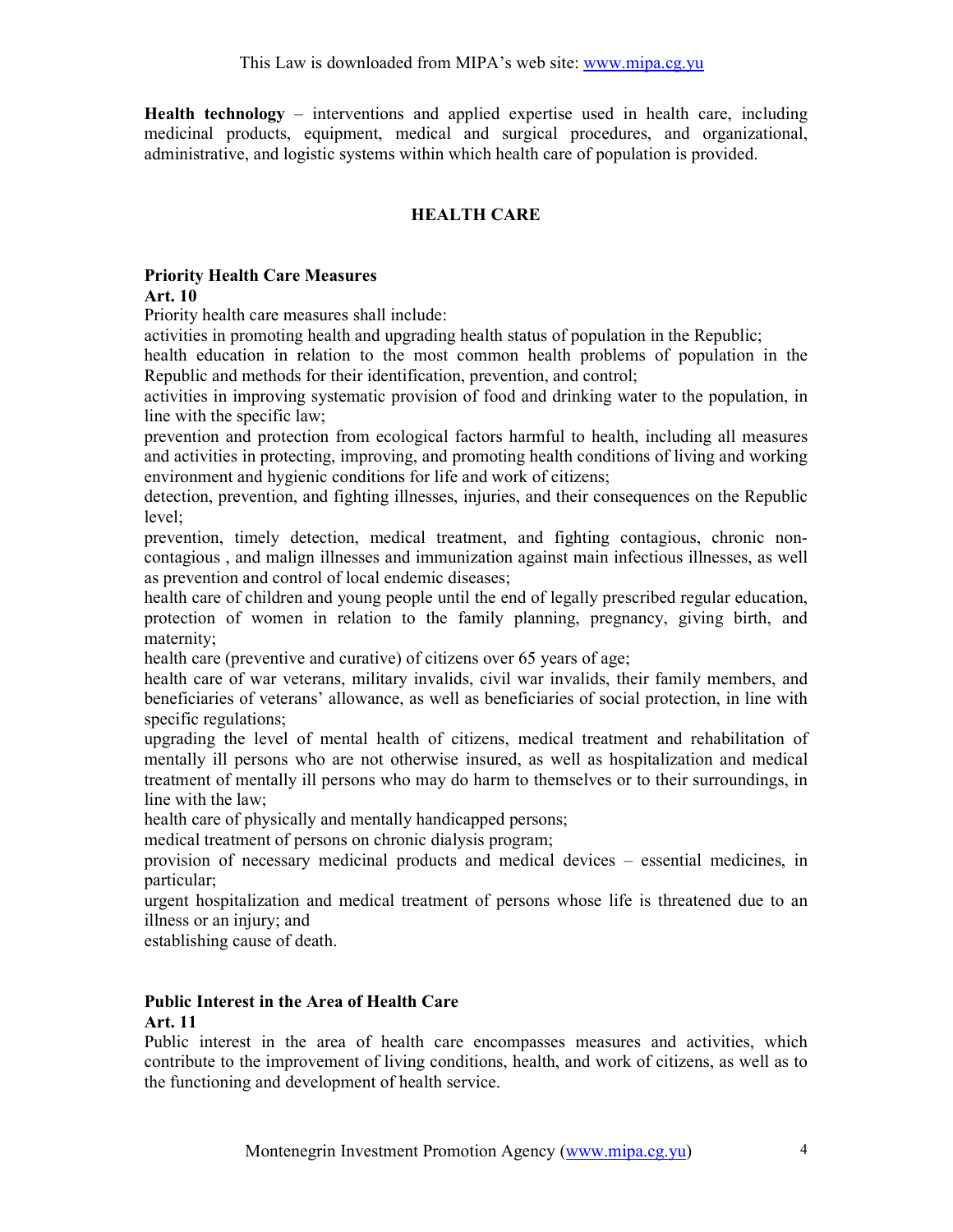Public interest in the area of health care shall be provided and implemented on the Republic level and on the level of local self-government units.

## Art. 12

The Republic shall cerate conditions for the implementation of health care and conditions for improvement, protection, and preservation of citizens' health, and it shall harmonize the functioning and development of health services throughout the territory of the Republic.

The Republic shall establish health policy that defines and harmonizes functioning and development of the health system on the territory of the Republic.

Implementing the policy referred to in Par. 2 of this article, the Republic shall:

establish the development strategy of health in the Republic that includes measures for the implementation of health policy tasks and objectives, priorities in specific areas of health care, measures for improved efficiency of health care provision, and other measures and activities of strategic relevance for the development and promotion of health care;

give incentive to the developing of healthy living habits through tax and economic policy measures;

facilitate cooperation with other entities in the health system development and the implementation of priority health care measures through the integrated health system;

establish measures in the area of living and working environment that may have an impact on citizens' health, in line with the specific law;

establish standards and norms in the area of health in accordance with scientific achievements, economic possibilities, and general and specific needs of health care beneficiaries;

establish health institutions network on the territory of the Republic;

develop a program of integration of private and public sector;

develop a plan of the human resources development in the area of health care;

provide funds, in line with the law.

The Government of the Republic of Montenegro (hereinafter: the Government) shall establish the health policy referred to in Par, 2 of this article and shall carry out duties referred to in Par. 3. Items 1,2,4,6,7 and 9 of this article.

The Ministry competent for health affairs (hereinafter: the Ministry) shall carry out duties referred to in Par. 3, items 3,5 and 8 of this article.

## Art. 16

In the area of health care, the Republic shall provide funds from the Budget for:

monitoring of the health status of population and identification of health problems in the Republic, as well as for other duties inn the area of public health;

implementation of priority health care measures referred to in Art. 10, items 1,2,3,4,10, and 15 of this Law;

the implementation of health care measures ordered by the competent state administration authority in emergency situations (epidemics, contagious diseases, physical and chemical accidents, natural disasters and other large disasters, bio-terrorism, and others);

illness prevention, health promotion, investigating health problems and risks, and other socialmedical activities relevant to the Republic;

implementation of promotional programs for the improvement of health of specific most vulnerable population groups, population categories, age groups, and types of diseases that are not included in compulsory health insurance;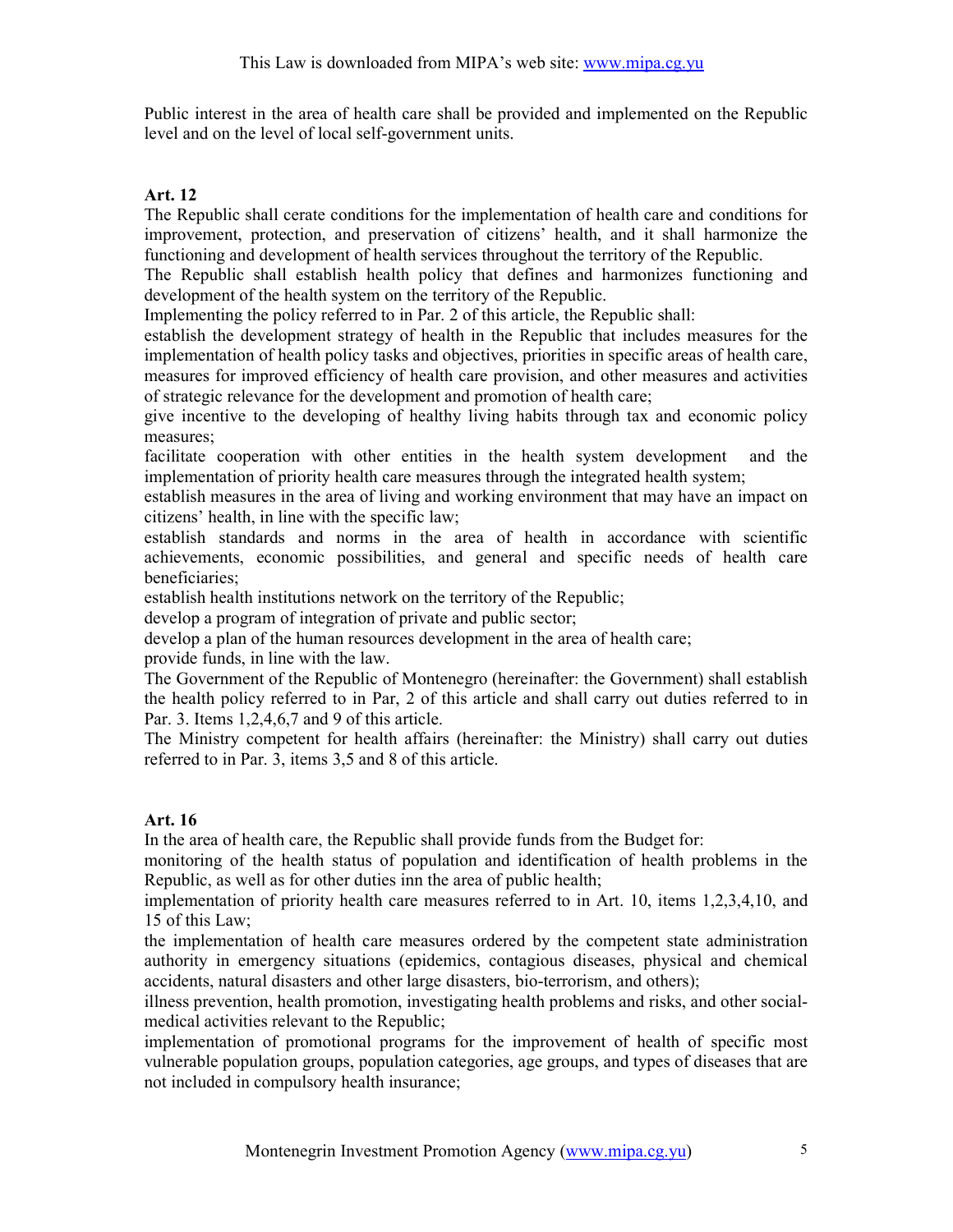the planning, organizing, and implementation of activities in fighting alcoholism, smoking, use of drugs, and dependence (addiction) illnesses;

the control of health soundness of the air, drinking water, soil, as well as the control of health soundness of food-stuffs and general purpose items and the noise control, as well as protection of ionizing and non-ionizing radiation, if the funds for this purpose are not allocated otherwise, in line with specific regulations;

participation in the funding of scientific-research projects in the area of health care;

urgent medical assistance to the citizens who are not covered by health insurance;

health care of individuals sentenced to imprisonment, as well of individuals to whom the measure of compulsory custody and medical treatment of alcoholics and drug addicts has been pronounced;

health care of individuals who are registered as unemployed if the funds for health insurance of these persons is not otherwise provided, in line with the specific law;

health care of beneficiaries of social-protection rights, military invalids, civil war invalids, their family members, and veteran allowance beneficiaries if they are not otherwise insured;

health care of foreigners and staff of diplomat-consular representative offices, who are provided with health care on the basis of international agreements if such agreements do not regulate differently, as well as of foreigners who stay in the Republic upon invitation of the state authorities, during their stay in the Republic;

health care of foreigners with recognized status of refugees and displaced persons, in line with specific regulations and international agreements;

health care of foreigners ill with plague, cholera, viral chemoragic fever, or yellow fever, as well as of foreigners – crew members of foreign vessels ill with VD or other illnesses hazardous to health;

construction and maintenance of facilities and procurement of medical equipment of high technological value for health institutions founded by the Republic.

Construction of facilities and procurement of equipment referred to in item 16 of this article shall be carried out in accordance with health policy priorities as per method and procedures envisaged by this Law.

## Art. 14

The local self-government unit, within its rights and obligations, shall participate in providing conditions for implementation of primary health care on its territory through:

proposing and initiating measures in the area of primary health care;

participating in the planning and implementing of primary health care development, which is of direct interest for the local population, in line with this Law and other legal acts developed on the basis of this Law;

participation in the management of health institutions founded by the Republic on its territory; undertaking other activities in order to improve primary health care, in line with the law.

## Health Care Measures in Relation to Work and Working Environment Art. 15

When planning and performing their activities, legal and private entities shall be obliged to provide conditions for the implementation of health care through the development and application of appropriate technologies that are not health and environment hazardous, as well as for the implementation of measures for health protection and promotion of the employed.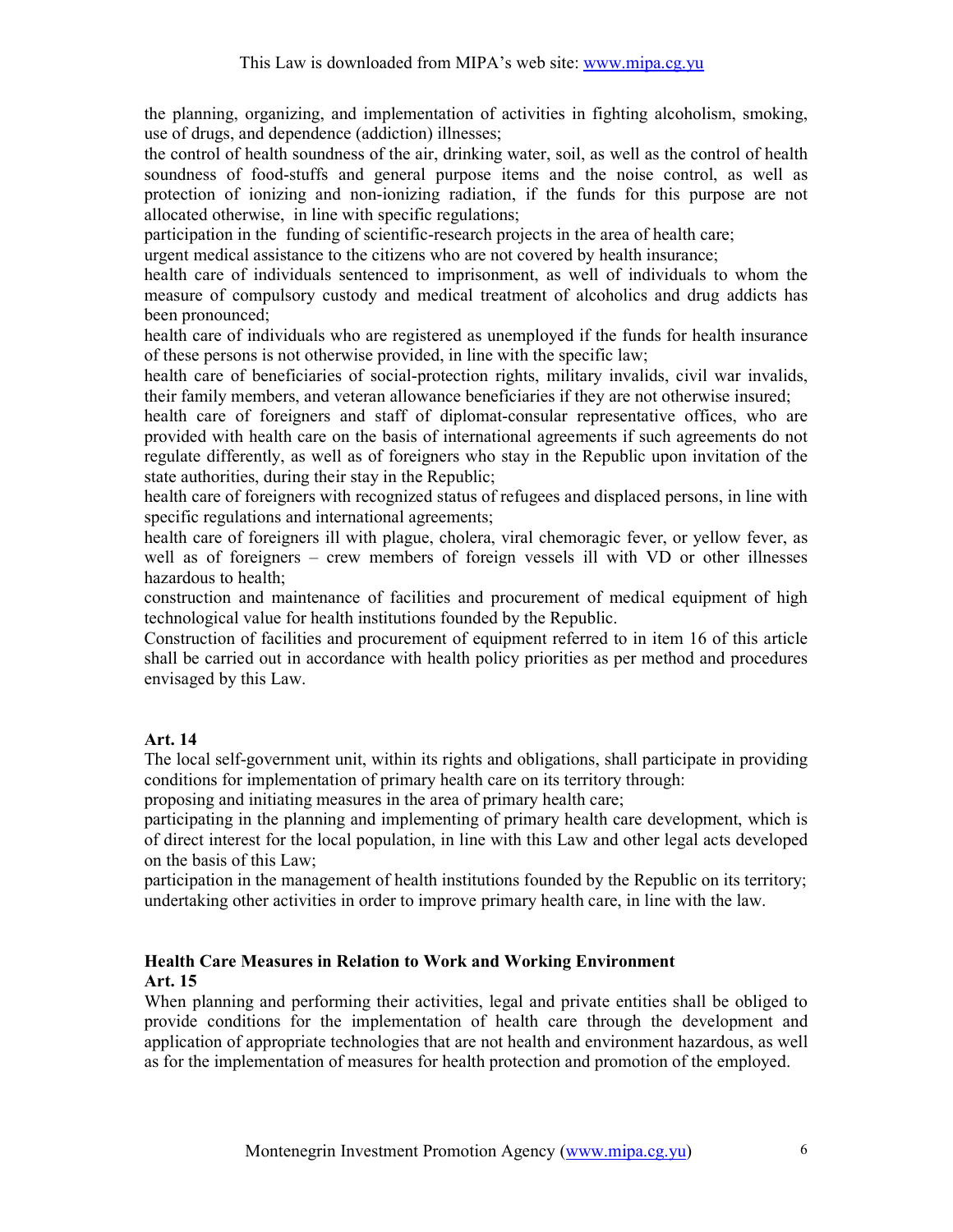Health care measures in relation to work and working environment, with the aim at providing specific health care of the employed, which shall be provided by the employer, in line with labor legislation, are:

prevention and detection of occupational diseases, prevention of injuries at work and administering appropriate first aid;

protection of health of the employed who are exposed to specific health hazards at work; and health care measures established by specific regulations.

## Art. 16

Specific health care of the employed shall include:

medical examinations for the establishment of capability for work;

monitoring of health condition of the employed;

identification and assessment of health risks at work;

general medical check-ups, previous, periodical, and control medical examinations of the employed in regard to their gender, age, and working conditions, incidence of occupational diseases, injuries at work, and chronic diseases;

counciling on health, safety, hygiene at work, organization, and protection devices;

medical examinations of the employed that are mandatory conducted for the protection from hazardous factors of the living and working environment, protection of consumers or service users and other mandatory medical examinations;

organizing and administrating first aid and urgent interventions on the spot and in the working process;

assessment of working conditions of particular jobs for the protection from occupational diseases;

assessing needs and referring workers who are exposed to health hazards at work and those chronically overtired and physically exhausted workers to health-preventive active rest and early rehabilitation and monitoring results of such rest and rehabilitation;

health education of the employed.

The Ministry shall closely establish the scope of measures of specific health care of the employed, with an approval of the ministry competent for labor affairs.

## Art. 17

Specific health care of the employed by the employer shall be implemented on the basis of an agreement between the employer and the health institution.

#### Rights and Obligations of Citizens in the Implementation of Health Care Art. 18

Implementing health care, each citizen shall be entitled to:

equality in overall treatment when implementing health care;

free choice of a medical doctor or dentist, in line with the law;

health care of standard quality and equal scope, as well as entitlement to possible demurrages for the damage that has been caused by inappropriate health care;

urgent medical assistance when necessary, in line with the specific law;

free choice among multiple types of medical interventions offered by a MD or a dentist, in line with this Law;

correct information on all issues concerning his/her health;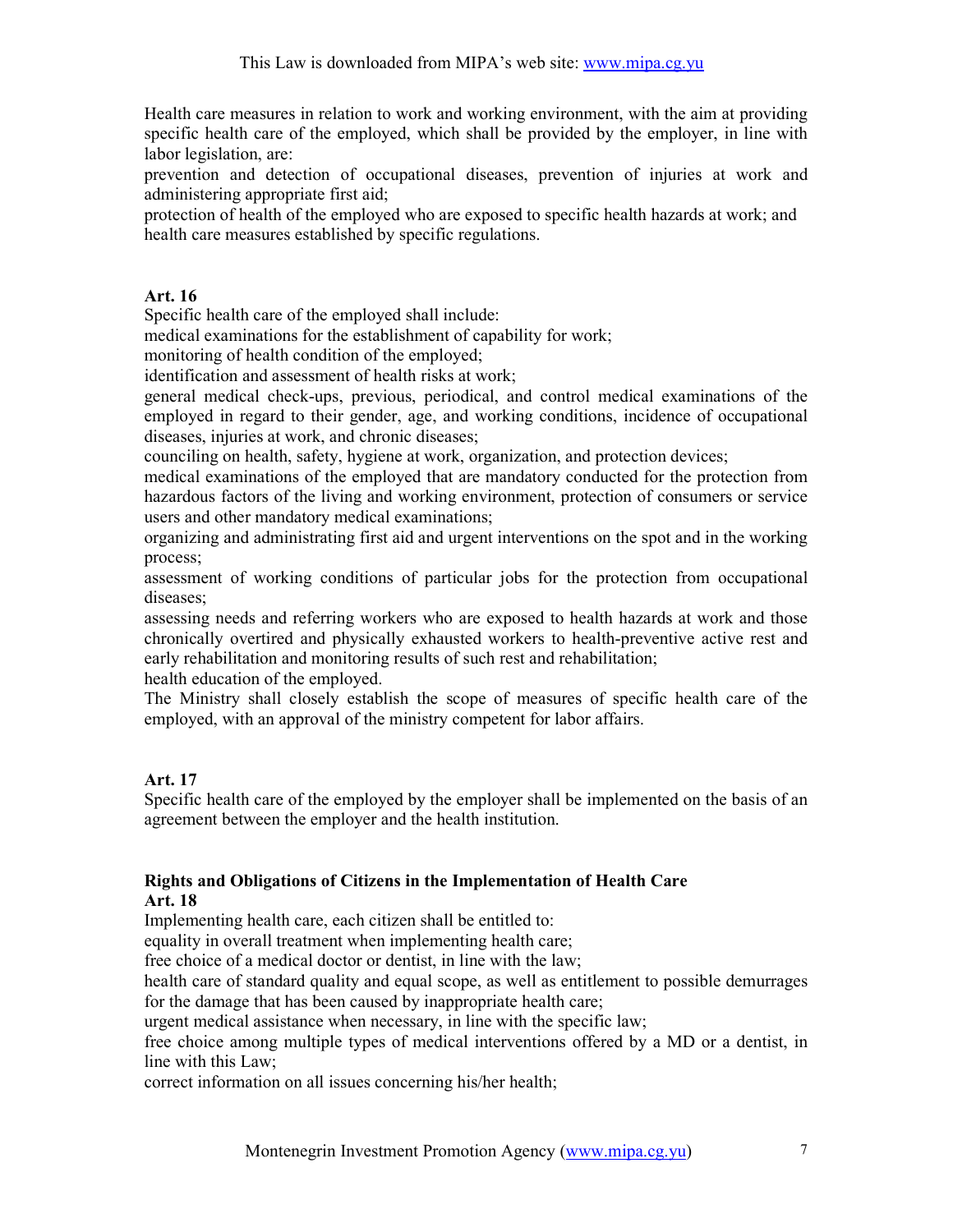refusal to be used as an object of scientific research without his/her consent or any other examination or medical treatment that is not for the purpose of his/her medical treatment; confidentiality of all data related to his/her health;

refusal of examination or treatment, including his/her right that, in the course of treatment, requests in a writing to change the MD or dentist following his/her statement that he/she has lost confidence in the doctor who has been treating him/her;

refusal of surgical or any other intervention, in accordance with this Law.

The right of choice, acceptance/refusal of specific diagnostic and therapeutic procedures quoted in Par. 1, items 5,7,9, and 10 of this article shall be expressed by citizen's signature of his/her consent when admitted to the health institution unless he/she is under age or incapable for such act.

If the citizen is not capable to make up his/her decision on choice of medical intervention among offered possibilities and there is an non-postponable intervention at issue, whose nonperforming may endanger life and health of the citizen or may cause durable damages, his/her immediate family members or other close relatives shall be authorized to bring such decision.

The consent shall not be mandatory if the obtaining of the consent referred to in the previous paragraph would call for longer period of time, which might endanger the citizen's life.

The citizen can refuse a surgical intervention if he/she is conscious and oriented in time and space and if he/she is capable to make clear judgements.

For the person who is unconscious or incapable to make clear judgements, his/her immediate family members or other close relatives shall give the consent unless an emergency is at issue. In such a case, the consent shall not be mandatory.

The consent referred to in Par. 2 and 3 of this article also is not mandatory in cases of rendering health care referred to in items 9 and 10 of Par. 1 of this article to contagious and mentally ill persons.

The Ministry shall closely establish the method of implementing entitlements referred to in this article, in accordance with relevant international conventions and declarations and this Law.

## Art. 19

Citizens shall implement primary health care through a selected MD team or selected MD or selected dentist (hereinafter: selected team or selected doctor).

The selected team referred to in Par. 1 of this article shall be, as a rule, consisted of:

primary health care specialist, i.e. general practitioner, general or urgent medicine specialist, internist, pediatrician, or occupational medicine specialist who is educated for primary health care; and

other health workers with secondary school and higher education (junior college) who are educated for primary health care.

In places where there are no conditions to implement health care as per Par. 1 of this article, citizens shall implement health insurance through the doctor who is appointed in line with this Law.

The selection of the doctor shall be made for the minimum of one year.

The Ministry shall establish closer conditions in regard to standards, norms, and quality of the implementation of health care through the selected doctor or selected team, as well as the implementation of health care referred to in Par. 1 of this article.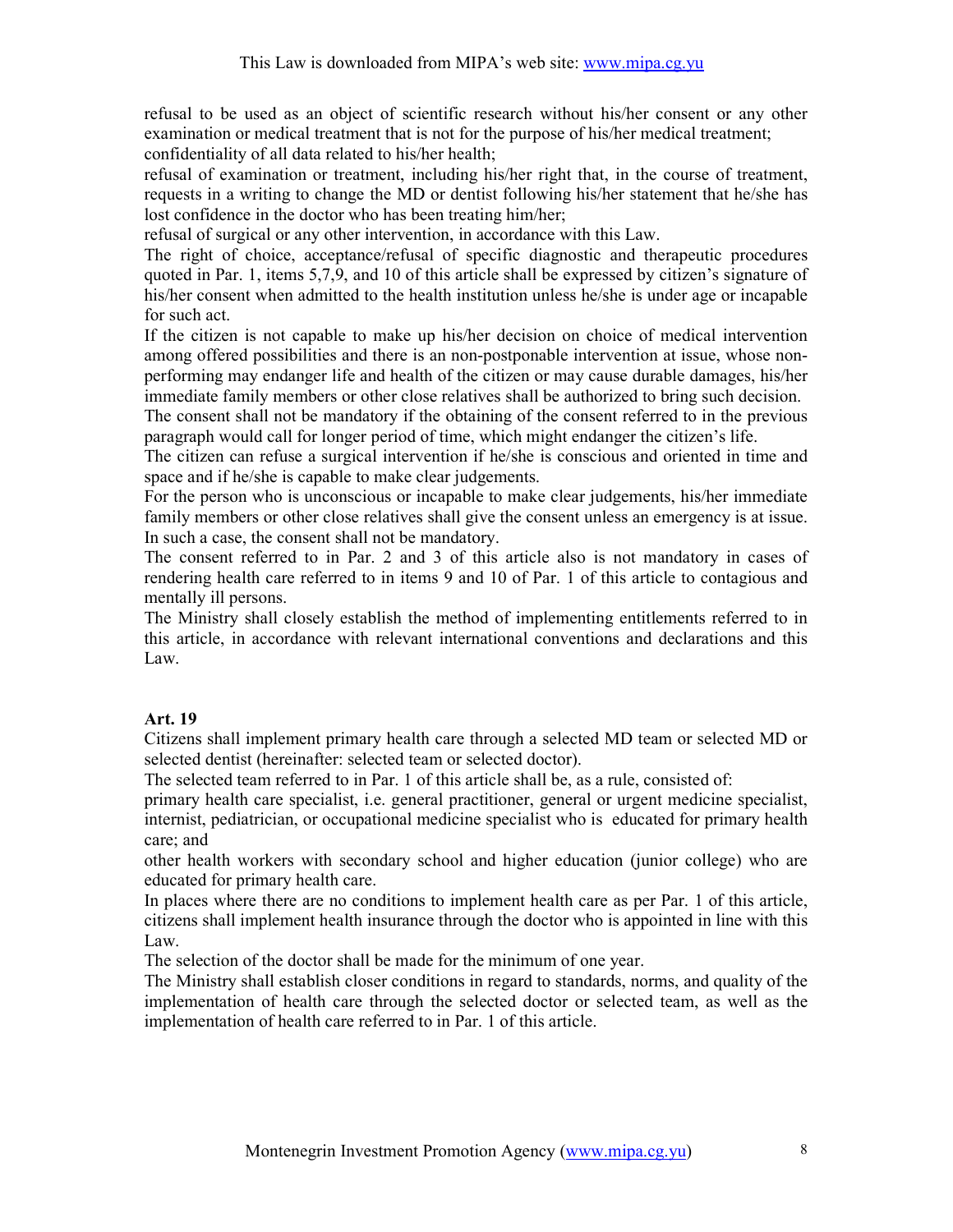When implementing health care, the relationship between health workers and citizens shall be based on mutual respect, confidence, and personal dignity.

When implementing health care, citizens' personal beliefs shall be respected in regard to their religious, cultural, moral, and other determination.

The citizen shall be obliged to use his/her right to health care in accordance with this Law and instructions for medical treatment issued by the health worker.

Priorities in rendering health care shall be based exclusively on medical indications taking into consideration the degree of disability, seriousness of the illness or injury, and other circumstances related to the citizens' health condition.

## Art. 21

The citizen who is deprived of his/her right to health care or if he/she is not satisfied with the administered health service, or with the procedure rendered by a health worker or some other worker from the health institution, can submit a complaint to the health worker in charge of managing the working process or to other authorized person at the health institution (hereinafter: the authorized person).

The complaint shall be submitted verbally or in writing.

The authorized person shall deal with the complaint referred to in Par. 1 of this article immediately and shall inform the complainant on the outcome right away or within 5 days from the day when the complaint was submitted.

The citizen, who is not satisfied with the decision referred to in Par. 3 of this article, may address the health inspection.

The authorized person shall report monthly to the head of the health institution on submitted complaints.

## Art. 22

While receiving health care at the health institution, the citizen shall be obliged to adhere to general legal acts of the health institution on conditions of staying and behavior in such institution.

In the case that the hospitalized citizen requests to interrupt his/her medical treatment, in spite of MD's warning on possible consequences of such a decision, he/she shall be obliged to give a written statement accordingly.

In the case that the citizen refuses to give a written statement referred to in Par. 2 of this article, a written note for the file shall be drafted, in the presence of a witness, which is to be kept in his/her medical file.

# Art. 23

The medical doctor shall be obliged to apply adequate diagnostic and therapeutic procedures if he/she suspects that the person who is under the treatment is ill with a contagious disease and that such person may be dangerous for other people's health, in accordance with the specific law.

If the medical doctor assesses that the nature of patient's mental illness is such that he/she may put in danger his/her own life or other people's lives or property, the MD may refer such patient to the hospital treatment. The competent MD in such health institution shall be obliged to admit such patient for the hospital treatment without patient's prior consent or consent of his/her family member who is of age.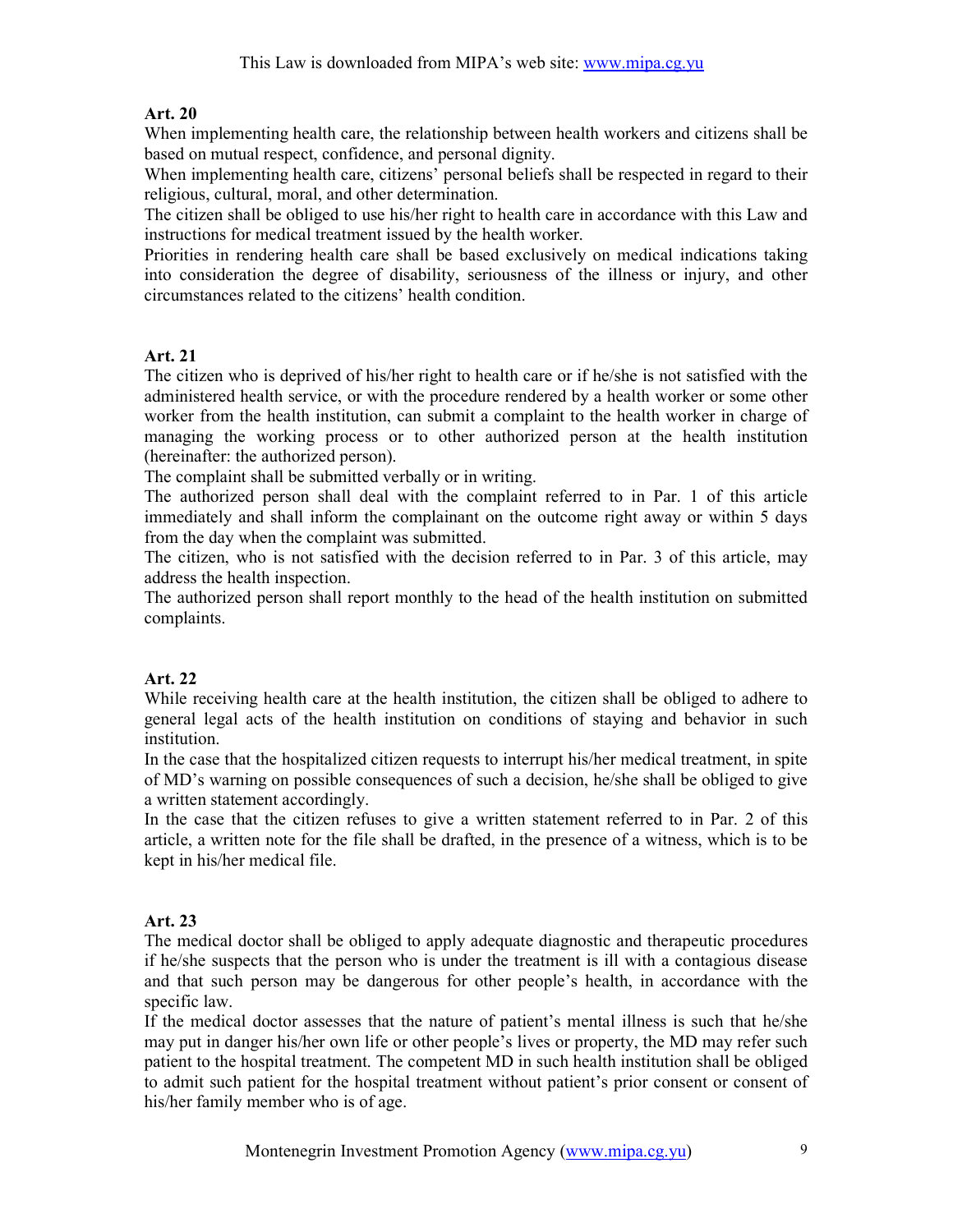The MD who refers such patient (from Par. 1 of this article) to the psychiatric institution may request assistance from the police if he/she assesses that the patient is in such condition that he/she may be dangerous for the safety of people and surroundings.

Medical doctor shall undertake the measures quoted in Par. 2 and 3 of this article in accordance with the specific law.

## Art. 24

Health workers shall be obliged to keep as a professional secret all facts that they know about health status of the citizen.

Other health employees shall be obliged to keep professional secret if they learn about it while carrying out their duties, as well as students of medical schools.

Exceptionally, individuals referred to in Par. 1 of this article may be released from keeping the professional secret if the person whose health condition is at issue agrees on that or if it is necessary for public interest or in the interest of another person.

In terms of Par. 3 of this article, public interest or the interest of another person is:

revealing or trying the heaviest crimes if it would be significantly slowed down or made impossible without the disclosure of health condition data of a citizen;

protection of public health and security; and

preventing that another person's health or life be directly and seriously endangered.

## Art. 25

The health institution founded by the Republic or by local self-government may offer to the citizens, within established standards, special conditions of rendering health care regarding staff, accommodation, and time –under the conditions defined by the Ministry.

The health institution referred to in Par. 1 of this article shall be obliged to have an approval of the Ministry to render health care as per Par. 1 of this article.

The citizen who opts for health care as per Par. 1 of this article shall cover in full the cost of such health care by himself/herself.

## Health Care Implementation

#### Art. 26

In the implementation of health care, the health institution shall be obliged to apply only scientifically proved medical methods and procedures in prevention, diagnostics, treatment, and rehabilitation of the ill.

The Ministry shall closely establish criteria, standards, and guidelines for assessing medical technologies, as well as the conditions and procedures for introducing new medical methods and procedures.

In the implementation of health care measures, also expertly proven traditional and alternative methods of treatment can be applied that are not harmful to the health of citizens.

Medical treatment methods referred to in Par. 3 of this article shall be applied in line with the regulation of the Ministry.

The Ministry shall issue an approval for particular treatment methods referred to in Par. 3 of this article.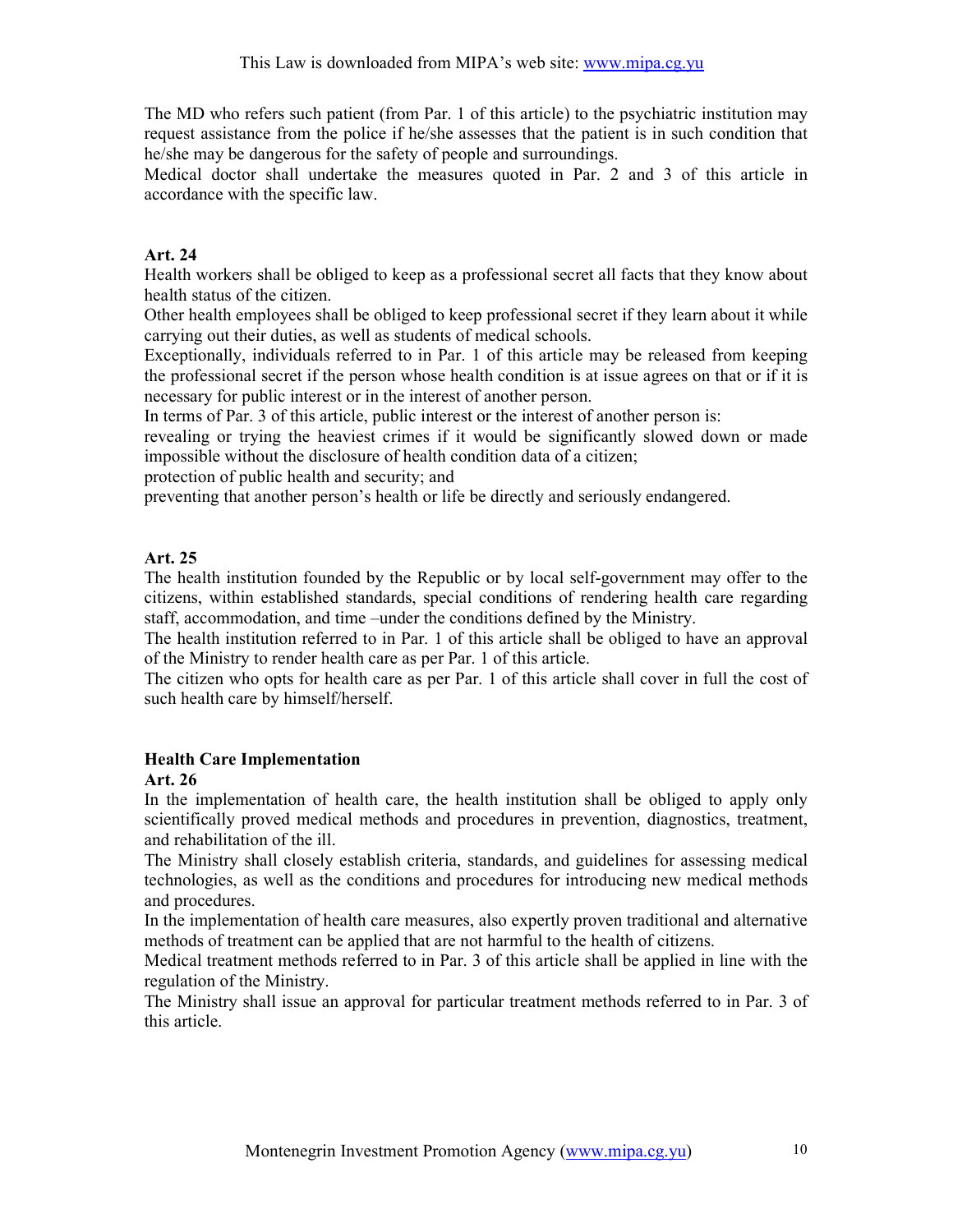The testing and introducing of new methods for detecting and fighting diseases, treatment and rehabilitation of the ill and injured, as well as conducting biomedical researches, shall be allowed only with the approval of the ministry competent for health affairs and with written consent of parents or guardians.

The Ministry shall issue its approval for the application of methods and procedures referred to in Par. 1 of this article with the prior opinion of the competent association and the relevant medical college.

## Art. 28

The advertising of health care methods and procedures in media shall be forbidden, as well as such advertising by individuals who are not health workers.

Health institutions may advertise in media only the following - the name of health institution, its activity, the address and telephone number, and working hours.

The results of expert-medical methods and procedures of health care may be communicated only at expert gatherings and published in expert magazines and publications, on which citizens can be informed through media.

#### Maintaining of Medical Documentation and Records Art. 29

All individuals rendering health care shall be obliged to maintain medical documentation, reports, and records in accordance with the law. They shall submit, within envisaged deadlines, individual, collective, and periodical reports to the Institute for Public Health (IPH).

# Health Care of Foreigners

Art. 30

Individuals with the approved refugee status in the Republic shall be entitled to health care in line with provisions of this Law, unless the international agreement otherwise regulates.

## Art. 31

Health institutions and health workers shall be obliged to administer urgent medical assistance to the foreigner.

Foreigners shall bear themselves the cost of administered urgent medical assistance or other type of health care, unless the international agreement otherwise regulates.

For the use of health care referred to in Par. 1 of this article, the foreigner shall be charged as per price list of the health institution.

## THE HEALTH ACTIVITY AND HEALTH INSTITUTIONS

## Levels of Health Activities

Art. 32 Health activities shall be organized on primary, secondary, and tertiary levels.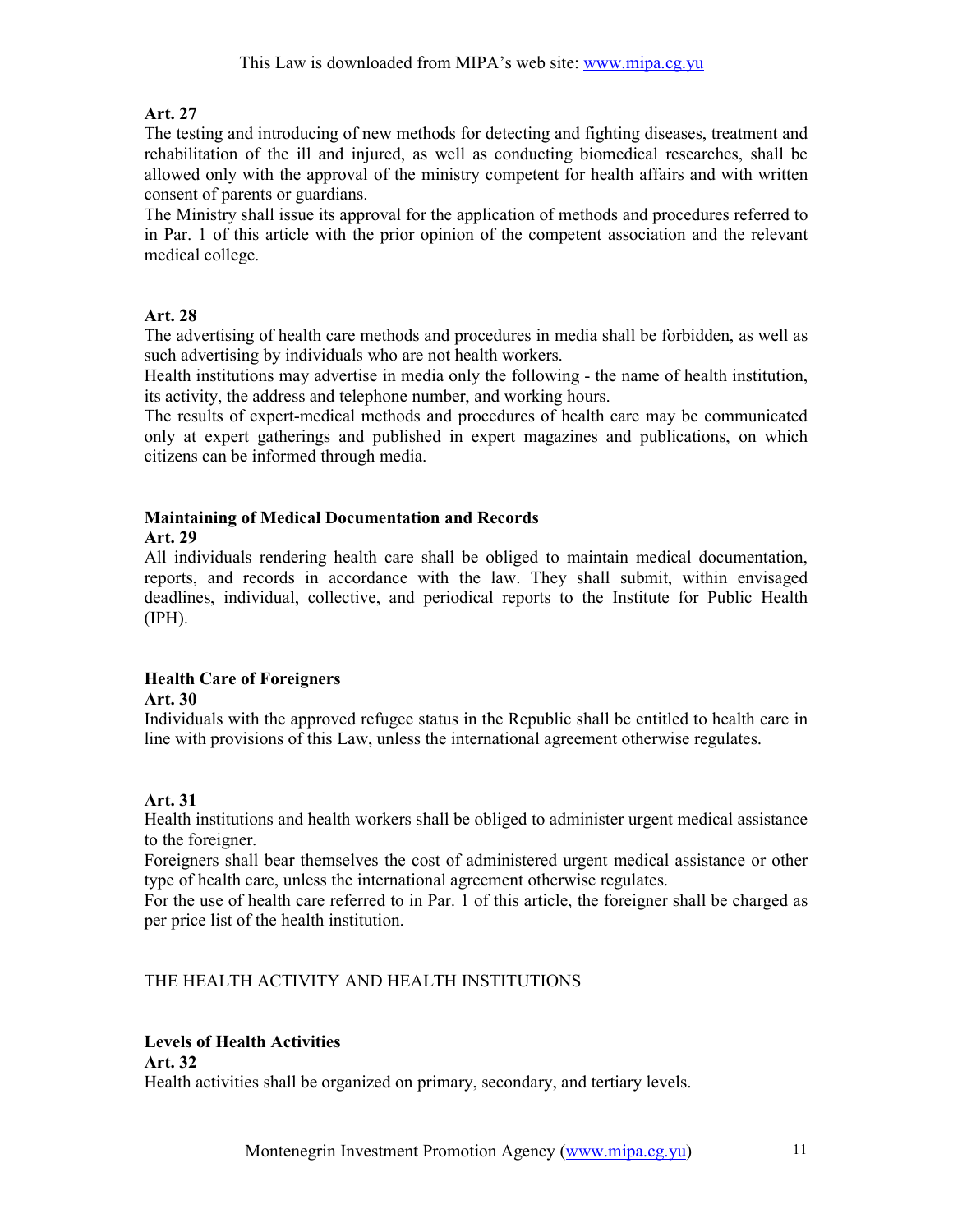Primary health care is the basis of the health care system and the first level on which a citizen implements health care or where he/she enters the process of the implementation of health care on other levels, apart from emergency cases.

## Art. 33

The health activity performed on the primary level of health care shall usually include: activities for health improvement;

the health education related to most common health problems in certain area and to methods of their identification, prevention and control;

promoting healthy way of life, including health food of the population;

cooperation with other authorities, organizations, and entities in order to support protection, improvement and promotion of the living and working environment and hygienic conditions for the life and work of individuals and local community units;

health care of mothers and children and family planning;

detection, prevention, and control of malign diseases;

detection, prevention, and control of endemic diseases;

detection, fighting, and treating mouth and teeth diseases;

health care of the employed;

protection and improvement of mental health;

immunization against main contagious diseases;

patronage medical visits (house calls), medical treatment and rehabilitation at home;

prevention and medical treatment of common diseases and injuries;

urgent medical assistance;

health rehabilitation of children and young people with disorders in physical development and health;

provision of appropriate medicinal products.

## Art. 34

Urgent medical aid shall be organized in line with the specialized law in order to undertake necessary and emergency medical interventions that otherwise might endanger life and health of citizens or cause permanent damages, if they are not undertaken immediately.

## Art. 35

On the secondary and tertiary levels of health care, citizens shall be provided with specialized and highly specialized health care, which cannot be provided on the primary health care level.

 Specialized and highly specialized health care referred to in Par. 1 of this article shall include more complex measures and procedures regarding diagnostics, medical treatment, and the implementation of outpatient rehabilitation with the aim at solving out more complex health problems.

Secondary and tertiary levels of health care shall be organized in such way to supplement primary health care and provide it with organized and continuous assistance and support. Among other things, the support shall be in education and offering expert instructions, advice, recommendations, and expert information to the staff working on the primary health care level on practical issues and problems appearing in administering primary health care.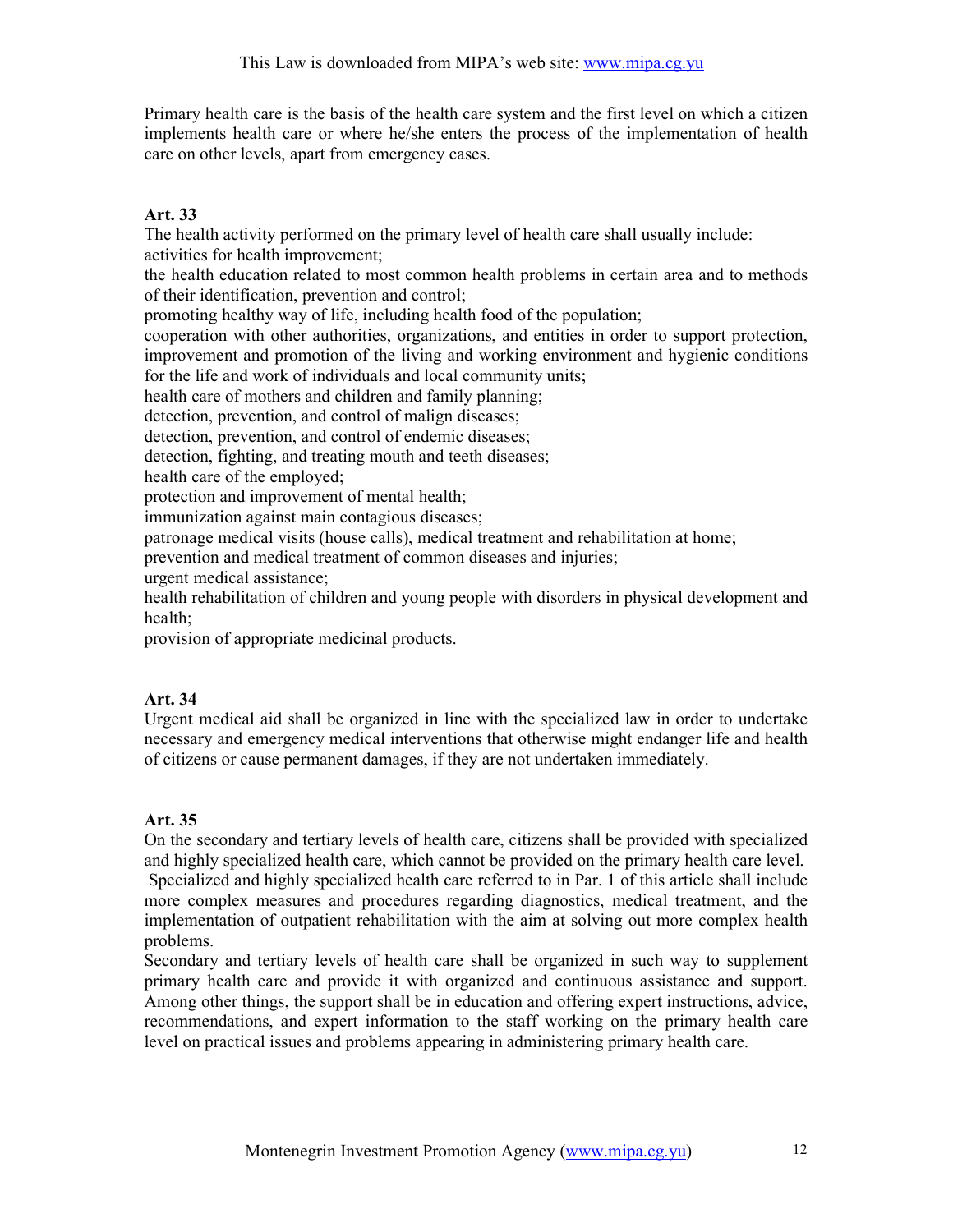Tertiary health care level shall provide highly specialized care by performing the most complex types of specialist care, organize expert lab analysis, and offers logistic support to other levels of health care.

The scientific-research and scientific activity shall be organized and conducted on the tertiary health care level.

Teaching activities for needs of medical schools shall be conducted on all levels of health activities in the Republic.

## Art. 37

Health institutions on all levels of health care shall establish a uniformed system of referring citizens from one level of health care to the other.

In the case when a citizen cannot be provided with adequate and timely health care on the primary level health care, the health institution or selected team or selected medical doctor shall refer the citizen to the appropriate institution or to the appropriate specialist on the secondary, or exceptionally on the tertiary, health care level for examination, treatment, and obtaining an opinion and instructions for further medical treatment on the primary health care level.

Hospitals and other types of inpatient health institutions or a doctor-specialist to whom a citizen is referred from the primary level may refer such citizen to the next level of health care where highly specialized health care shall be provided through the top-level health technology.

## Art. 38

The system of referring citizens from one to other levels of health care shall include the exchange of information from the primary level on the citizen's health condition with data on the illness or health problems for which he has addressed the selected team or selected doctor and on undertaken measures. From the secondary or tertiary level – information on performed examinations, findings, and undertaken treatment measures and with detailed instructions for further treatment.

## Types of Health Institutions

## Art. 39

Health institutions are: the public health center - PHC ("*Dom Zdravlja*"), the local clinic ("Ambulanta"), laboratory, pharmacy, hospital, institute ("Zavod"), health resort (sanatorium), clinic, clinical center, special institute, and the Institute for Public Health (IPH). The scope of activities of health institutions referred to in Par. 1 of this article, their organization, conditions and method of work, as well as conditions they have to meet regarding premises, staff, and medical-technical equipment shall be regulated by the Ministry in accordance with the standards and norms.

## Art. 40

The Public Health Center - PHC ("Dom Zdravlja") is a referral center of primary health care that provides support to the selected team or selected medical doctor referred to in Art. 19 of this Law in the following areas: 1) immunization against main contagious diseases; 2) detection and fighting factors that have an impact on incidence and spread of contagious and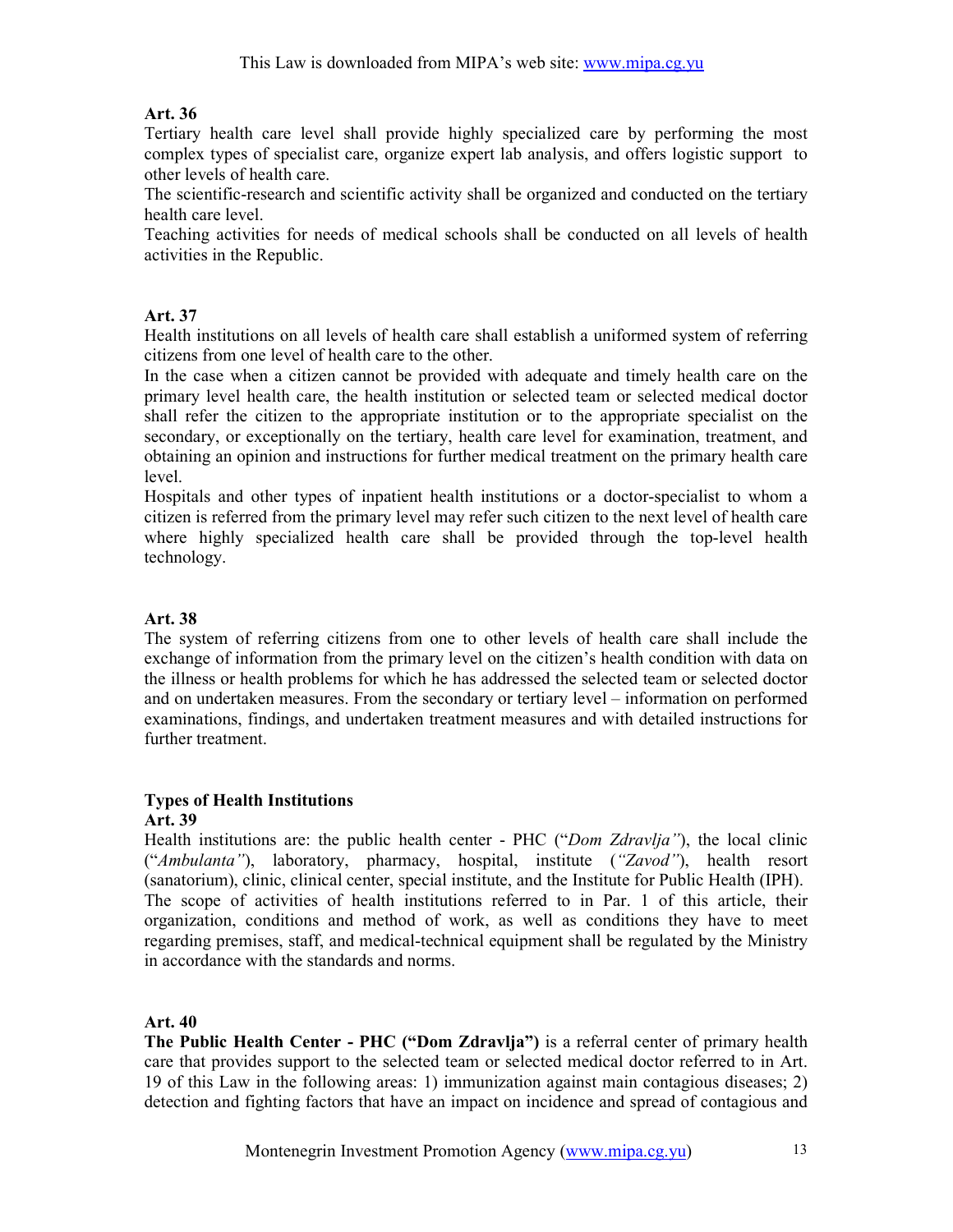non-contagious diseases; 3) health care of women and family planning; 4) home care and care through patronage visits.

PHC can also provide support to the selected team or selected medical doctor in the following areas: 1) the implementation of health training and education on common health problems and methods for their identification, prevention, and control; 2) hygienic-epidemiological protection; 3) mental health care; 4) treatment of lung diseases and TB; and 5) lab, x-ray and other types of diagnostics; and other areas that the Ministry shall define.

The selected team or selected medical doctor referred to in Par. 1 of this article may be organized individually or within the PHC.

# Art. 41

The local clinic ("Ambulanta") and the Laboratory are health institutions that can perform health activities on all levels of health care.

# Art. 42

The Pharmacy is a health institution on the primary health care level that performs pharmaceutical health activity.

The pharmacy shall keep financial and material records, in line with the law.

# Art. 43

The Hospital is a health institution that performs hospital activities.

The hospital activity includes - diagnostics, medical treatment, and medical rehabilitation. During hospital treatment, citizens shall be provided with accommodation, food, and appropriate health care.

Beside hospital activity, the hospital shall perform the following - specialist-consultative and the medical treatment by a panel of doctors; urgent medical assistance; lab, x-ray and other diagnostics; outpatient medical rehabilitation, if the nature of its work requires it; provision of blood and plasma; anesthesiology activity; pathology activity; morgue; as well as provision of drugs and medical means through the hospital's pharmacy.

Hospitals can be general and special. Particular forms of specialist health care can be performed in the day-hospital, too.

The general hospital is a health institution on the secondary level of health care that, beside activities quoted in Par. 1,2,3 of this article, performs at least activities in surgery, intern medicine, pediatrics, gynecology and OB.

The general hospital shall establish wards/departments for implementing activities referred to in Par. 5 of this article.

The general hospital shall be obliged to create conditions for taking care of acute contagious diseases and acute psychiatric condition.

Special hospital is a health institution on secondary health care level that performs specialistconsultative and highly specialized health activity through a panel of doctors and hospital treatment for certain types of diseases and adequate medical rehabilitation.

The special hospital shall be obliged to have the adequate number of beds according to its purpose, diagnostic and other specific conditions for performing activities in a specific branch of health care that it administers.

The day-hospital shall render specialist health care through treatment during the day, without overnight stay.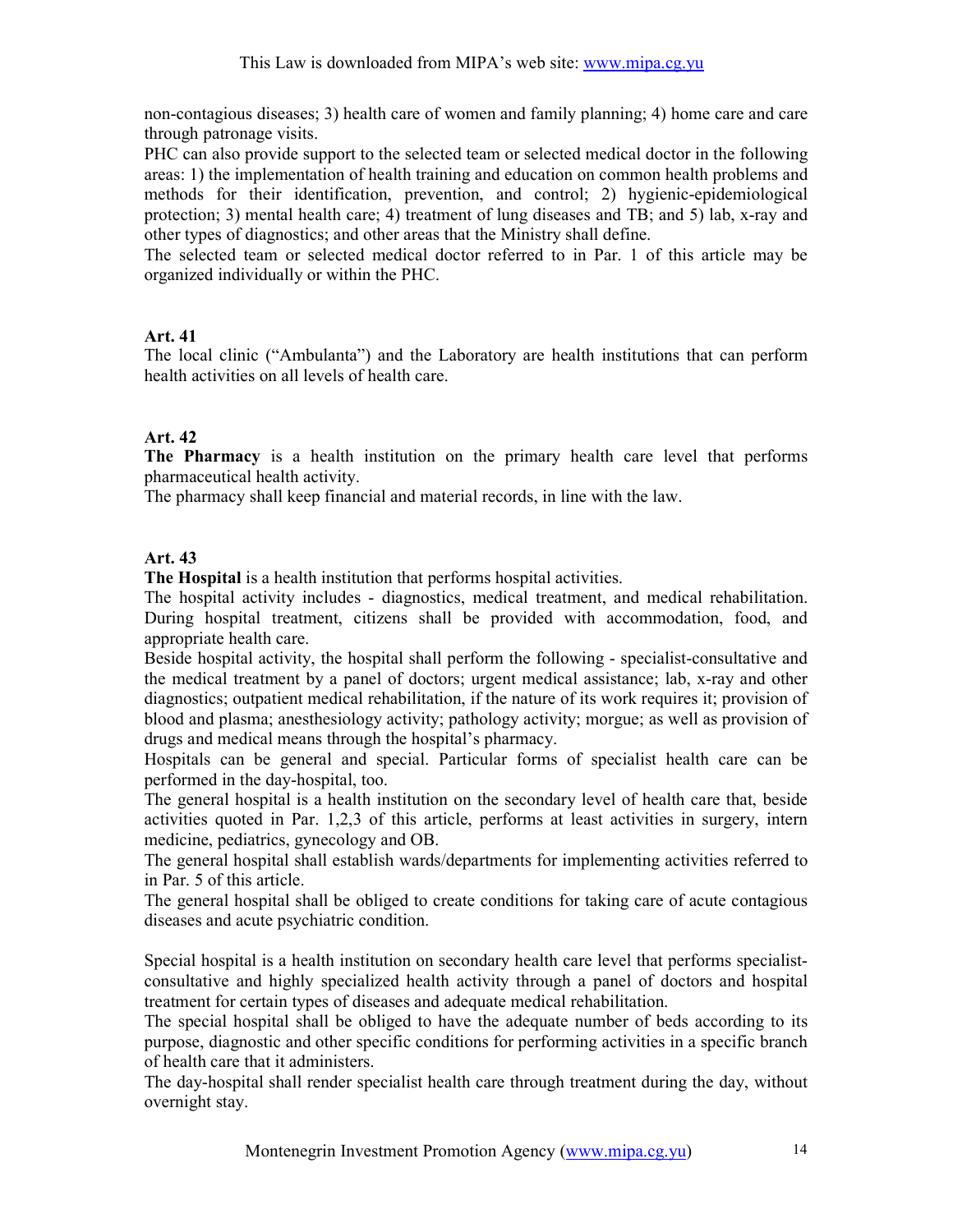The Institute is a health institution, which is founded for a certain area of health care or for health care of certain population category or population group.

## Art. 45

The Health Resort (sanatorium) is a health institution that performs medical treatment and medical rehabilitation using natural factors in treatment (water, mud, sand, sea, and other).

## Art. 46

The Clinic is a health institution or the health institution's organizational unit that performs highly specialized specialist-consultative and hospital health activities within certain branch of medicine or dentistry.

## Art. 47

The Clinical Center is a highly specialized health institution on the tertiary health care level that uses the most complex methods of diagnostics and medical treatment and performs specialist-consultative and sub-specialist hospital health activities within multiple areas of health care, i.e. branches of medicine.

The clinical center shall be the teaching facility of the college of medicine and it shall perform the teaching and scientific-research activity within clinical branches of medicine, in accordance with the law.

The clinical center shall be responsible for expert-methodology education and coordination in all areas of health care on the secondary level.

The clinical center shall organize and implement undergraduate and postgraduate studies for University students at the college of medicine, on the basis of an agreement with the college, in line with the college's curriculum.

The clinical center shall organize and implement specialization courses in the area of health workers' specialties within clinical branches of medicine, according to Par. 4 of this article.

## Art. 48

The Special Institute is a health institution on the tertiary health care level or the health institution's organizational unit that performs highly specialized specialist-consultative and hospital activities or only specialist-consultative activity.

The special institute can be founded to perform activities within one or more areas of health care or branches of medicine or dentistry.

The special institute shall perform also the teaching and scientific-research activity, in line with the law.

## Art. 49

The Institute for Public Health (IPH) is a highly specialized health institution on the tertiary health care level and its activity shall be oriented towards preservation and improvement of health of all citizens.

In carrying out the activities referred to in Par. 1 of this article, the IPH shall: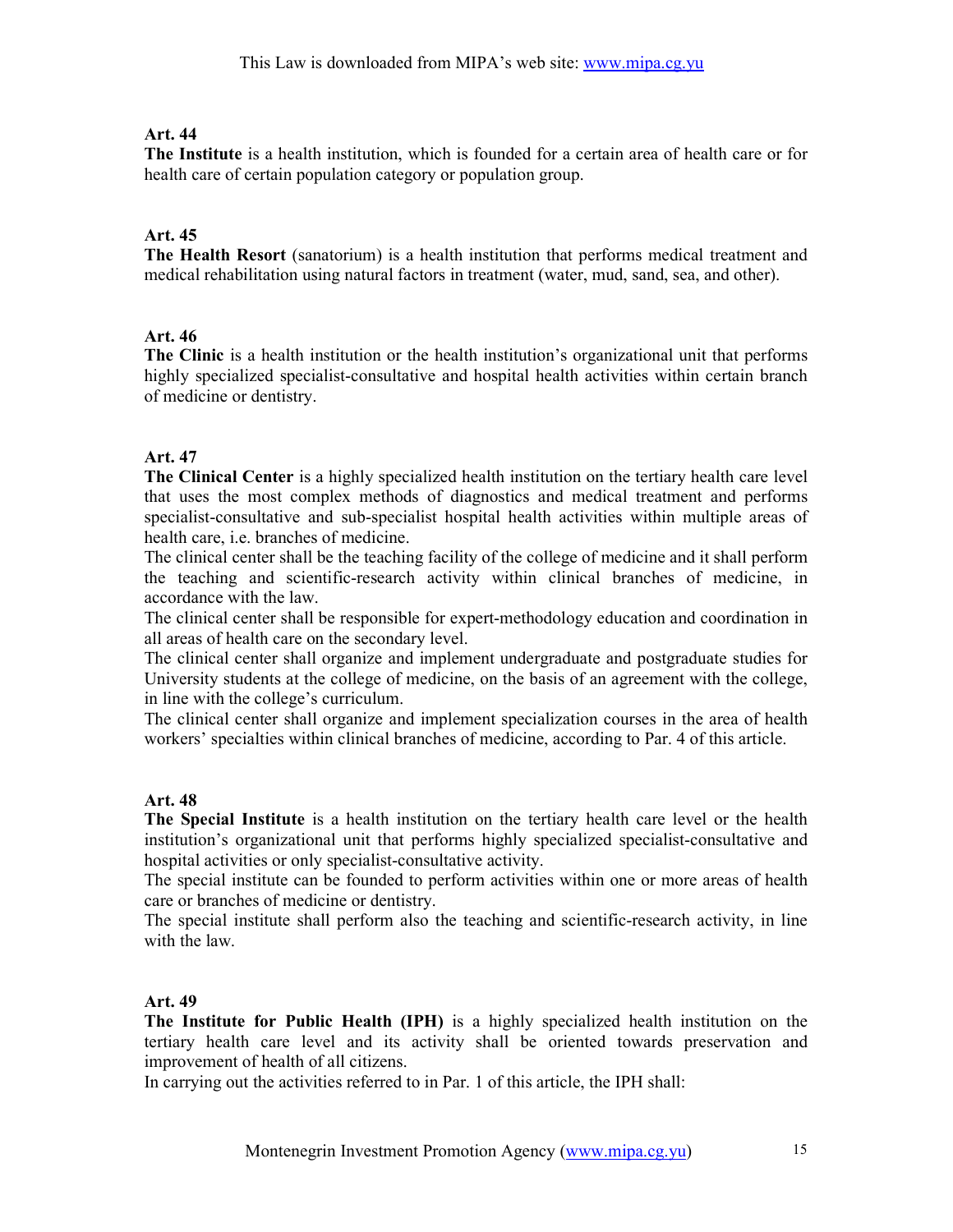monitor and assess health status of the population and create data base for planning, monitoring, and evaluation of all public health activities and health care activities in the Republic;

identify risk factors to health from contagious and chronic mass non-contagious diseases, including biological, ecological, and social-economic factors and life styles and undertake measures for diminishing their impact or for eliminating them;

prevent and control contagious diseases;

propose and undertake measures for protection and promotion of health, especially in regard to soundness of food stuffs, items of general purpose, drinking water, solid and waste materials, noise, and air pollution;

make analysis and report to the competent state authorities on infrastructure, human resources, activities, utilization and quality of health care provided by all health care institutions in the Republic;

perform the function of a reference laboratory for certain analysis that the IPH is accredited for;

research and develop activities within public health area, health policy, and create public health programs;

organize undergraduate and postgraduate education in public health disciplines, as well as the activities of continuos education in other areas of health care;

 take part in preventive supervision over the design and construction of buildings and other structures and in the development of space and urban planning in view of protection and promotion of the living and working environment and health of citizens;

propose necessary measures in case of extraordinary circumstances, natural disasters and epidemics of larger scale and participate in their implementation;

maintain records in the area of health care and health activity, in line with specific regulations;

The IPH may carry out microbiological and biochemical trials for health institutions on the primary and secondary level of health care, as well as for other legal and private entities if these activities do not jeopardize the principal IPH activity.

The IPH shall perform activities referred to in Par. 3 of this article on the basis of an agreement with the institution or other legal or private entity.

#### The Founding of Health Institutions

Art. 50

Health institutions shall be founded in accordance with the health institutions' network that is based on standards, norms, planned development of the health system and priority measures of health care.

## Art. 51

The founder of a health institution can be the Republic, the local self-government unit, the national and the international legal and private entity.

As an exception from Par. 1 of this article, the Republic shall found health institutions involved in public health activities, blood transfusion, human body parts transplantation, urgent medical assistance, clinical centers and the IPH.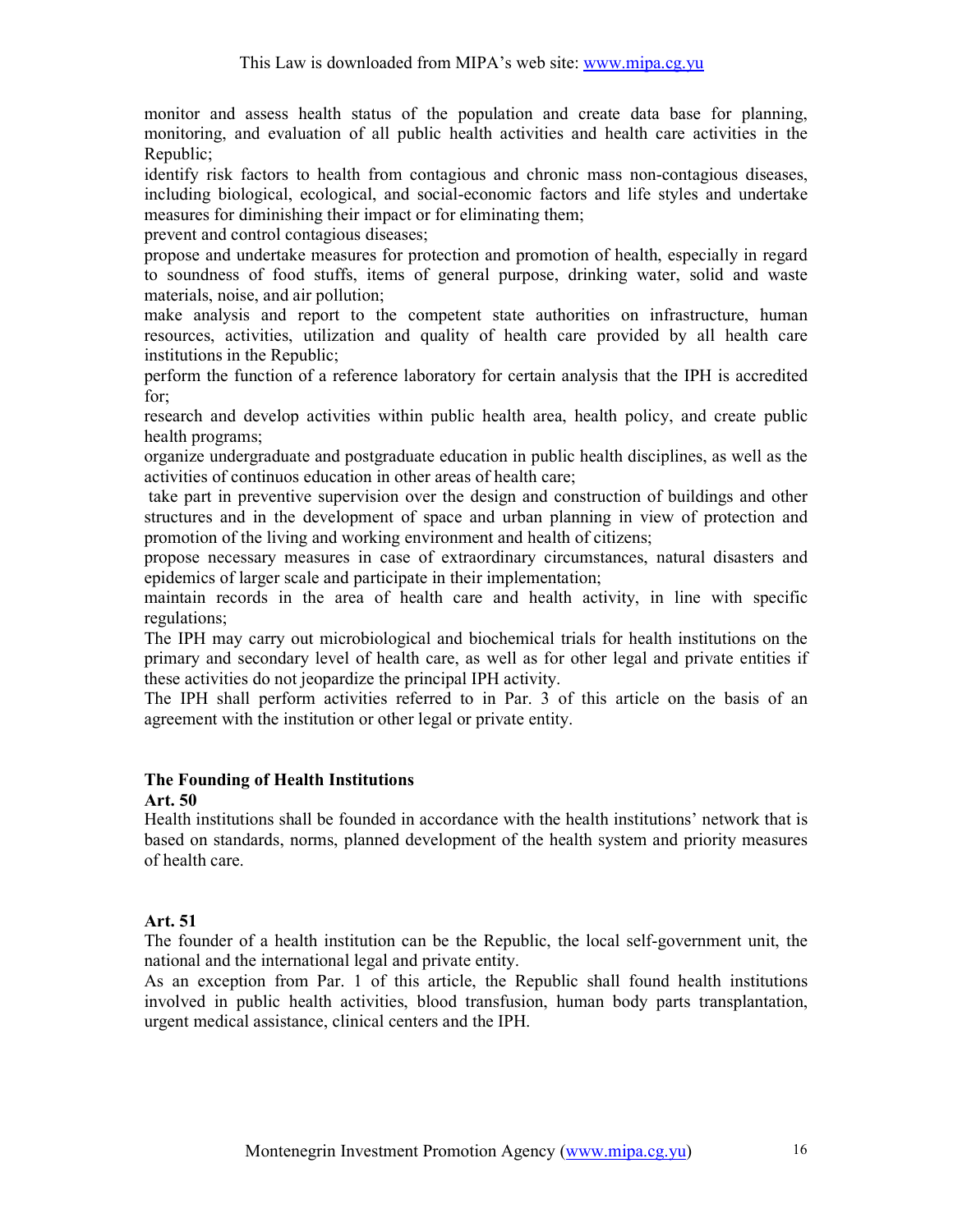If the founder of a health institution is the Republic or the local self-government unit, then the Government or the competent authority of the local self-government unit shall issue the legal act on foundation.

## Art. 53

The legal act on foundation of a health institution shall include, in particular:

the name and headquarters or domicile of the founder;

the name and headquarters of the health institution;

activity of the health institution;

conditions and methods of obtaining premises and medical-technical equipment;

means necessary for the founding and commencement of the health institution's functioning and methods for their provision;

the founder's rights and obligations in regard to the activity for which the institution is to be founded;

health institution's governing bodies; and

other issues relevant to the founding of such institution.

## Art. 54

The health institution may commence with its activities under conditions prescribed by this Law and regulations of the Ministry.

The Ministry shall issue a formal decision on fulfillment of conditions referred to in Par. 1 of this article within 30 days from the day of the submitting of application.

## Art. 55

Upon receiving the formal decision referred to in Art. 54 of this Law, the health institution shall be entered into the central registry of the Commercial Court.

By being entered into the registry referred to in Par. 1 of this article, the health institution shall acquire status of a legal entity.

The health institution referred to in Par. 2 of this article shall be obliged to inform the Ministry on any change of conditions for performing health activities, which are prescribed by this Law.

## Art. 56

The cost incurred in the procedure of applying for the foundation and commencement of work of the health institution shall be borne by the founder.

The Ministry shall regulate the method of establishing costs and the amount of costs referred to in Par. 1 of this article.

## Art. 57

Provisions of articles 54-56 of this Law shall be applied also in the case of expansion and change of activities of the health institution.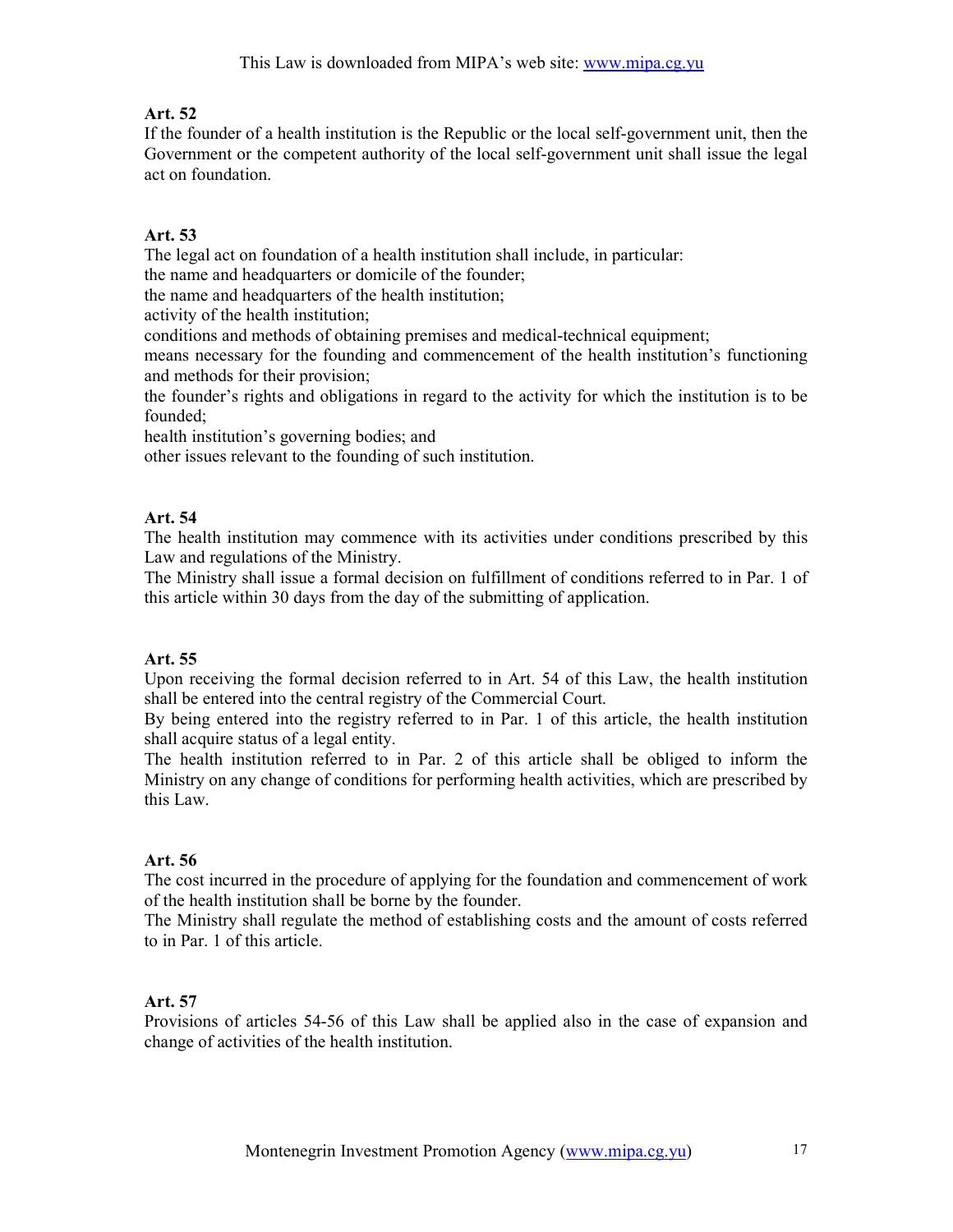The health institution shall cease its activities when there is no more need for the activity for which it has been founded or if it does not meet conditions for performing such activity as prescribed by the law.

The founder shall issue the decision on cessation of activities of the health institution.

## The Health Institution Governing Bodies

#### Art. 59

The health institution's governing bodies are the Board of Directors and the Director.

The Board of Directors is a managing body and the Director is an executive body of the health institution.

The Board of Directors shall not be a mandatory health institution body unless the founder is the Republic or the local self-government unit.

If the health institution does not have the Board of Directors, the Director shall perform Board's functions.

If the founder is a private person, he/she may perform Director's duties or appoint other person.

## Art. 60

The number of members of the health institution's Board of Directors shall be defined by the Statute depending on the type and volume of activities performed.

The number of members of the Board of Directors of the health institution whose founder is the Republic or the local self-government unit cannot be smaller than 5 not bigger than 9 members.

The Board of Directors referred to Par. 2 of this article shall be consisted of representatives of the founder and the employed in the health institution.

Representatives of the founder shall make more than a half of members of the Board of **Directors** 

Representatives of NGOs whose principal aim is to protect handicapped, disabled, and ill persons can be also appointed to the Board of Directors.

#### Art. 61

Upon proposal of the Ministry, the Government shall appoint the Board of Directors in the health institution founded by the Republic.

It is mandatory that one or more representatives of the local self-government unit shall be appointed to the Board of Directors of the health institution referred to in Par. 1 of this article, which is founded for the territory of the local self-government unit, i.e. it performs its activities on that territory.

The competent body of the local self-government unit shall propose, in line with its Statute, members of the Board of Directors referred to in Par. 2 of this article.

The competent authority of the local self-government unit shall appoint the Board of Directors in the health institution founded by the local self-government unit.

Term in the office of the Board of Directors members of the health institution founded by the Republic shall be 4 years.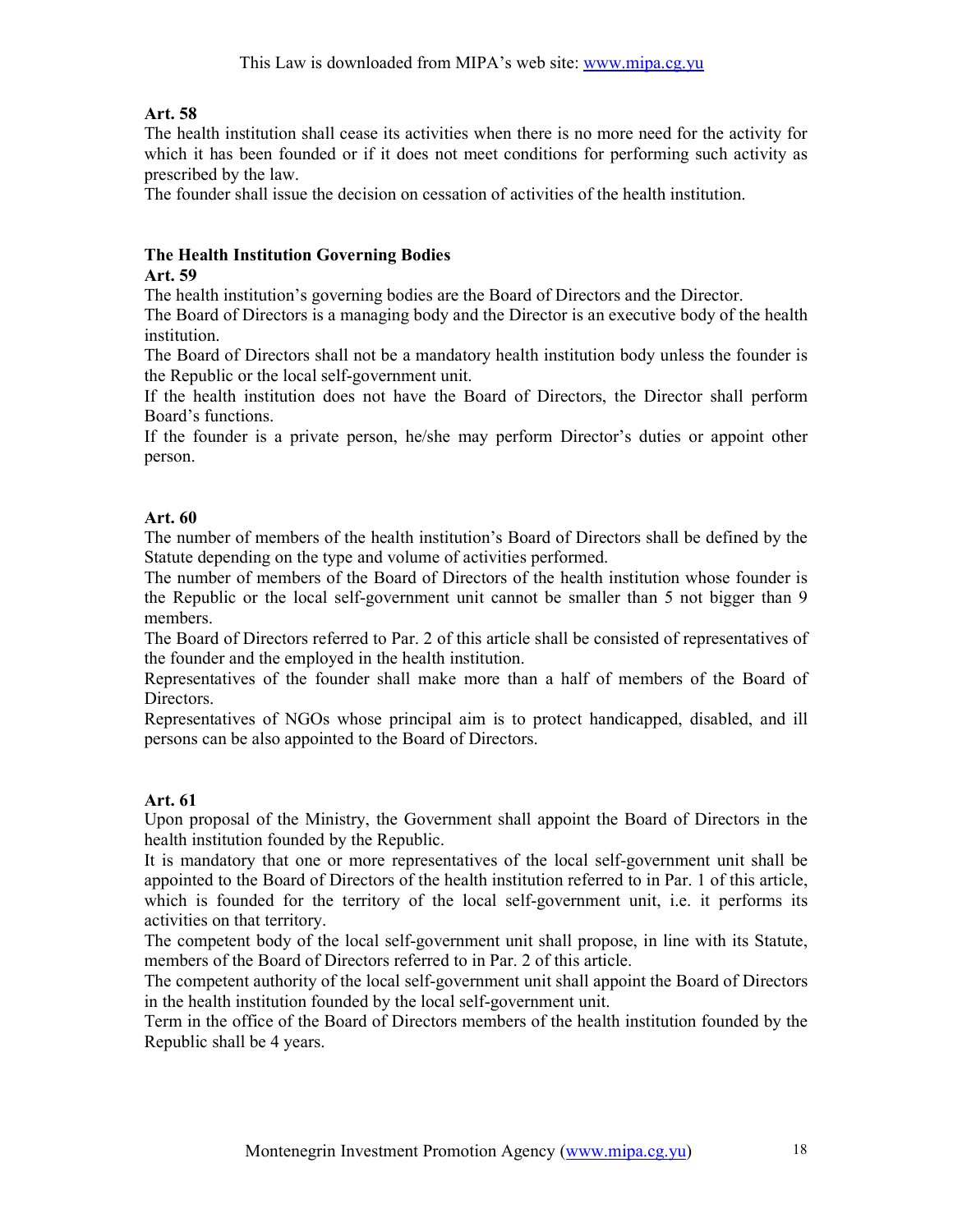The Board of Directors of the health institution shall:

develop the Statute and other general legal acts;

develop the plan and program of activities and development of the institution, the program for staff education and shall supervise its implementation;

develop the financial plan and adopt financial statements and reports;

propose to the founder the change or expansion of activities;

decide in the second instance on specific rights of the employed, in line with regulations in the area of labor;

set up charges of health services administered to the third party, upon approval of the Ministry;

set up charges for health services that are administered above standards which are established by the specific law, as well as charges for services administered under special conditions, with an approval of the Ministry, in terms of Art. 25 of this Law; and

perform other duties as per Statute of the health institution.

The Board of Directors shall bring its decisions by majority of votes of the total number of members unless the health institution's Statute envisages other qualified majority for deciding on particular issues.

# Art. 63

The Director of the health institution founded by the Republic or the local self-government unit shall be elected on the basis of a competition and submitted program.

The Board of Directors shall elect and relieve of duties the Director of the health institution founded by the Republic or the local self-government unit.

As an exception of Par. 2 of this article, the Government shall elect and relieve of duties the Director of the clinical center and the IPH, upon the proposal of the Ministry.

Term in the office of the Director referred to in Par.1 of this article shall be 4 years.

# Art. 64

The Director shall organize and manage business activities, represent and act for the health institution and shall be responsible for the legality of work and financial activity of the institution, as well as for the application of relevant technologies when providing health care. The Director shall report at least once a year to the Board of Directors on business activities

of the institution.

The Director shall take part in the work of the Board of Directors, with no right of decision.

## Art. 65

The Director may be relieved of duties even before the end of his term in the office to which he has been elected, in the following cases:

upon personal request;

due to any reason which, based on specific regulations or labor law regulations, may be basis for the termination of employment, i.e. cancellation of the employment agreement;

if the health institution does not fulfill contractual obligations towards the Republic Insurance Fund (hereinafter the HIF);

if he/she does not adhere to regulations, general legal acts, plans and programs of the health institution or does not, without justification, implement decisions of the Board;

if he/she causes damage to the health institution by his/her incorrect or unconscientious work;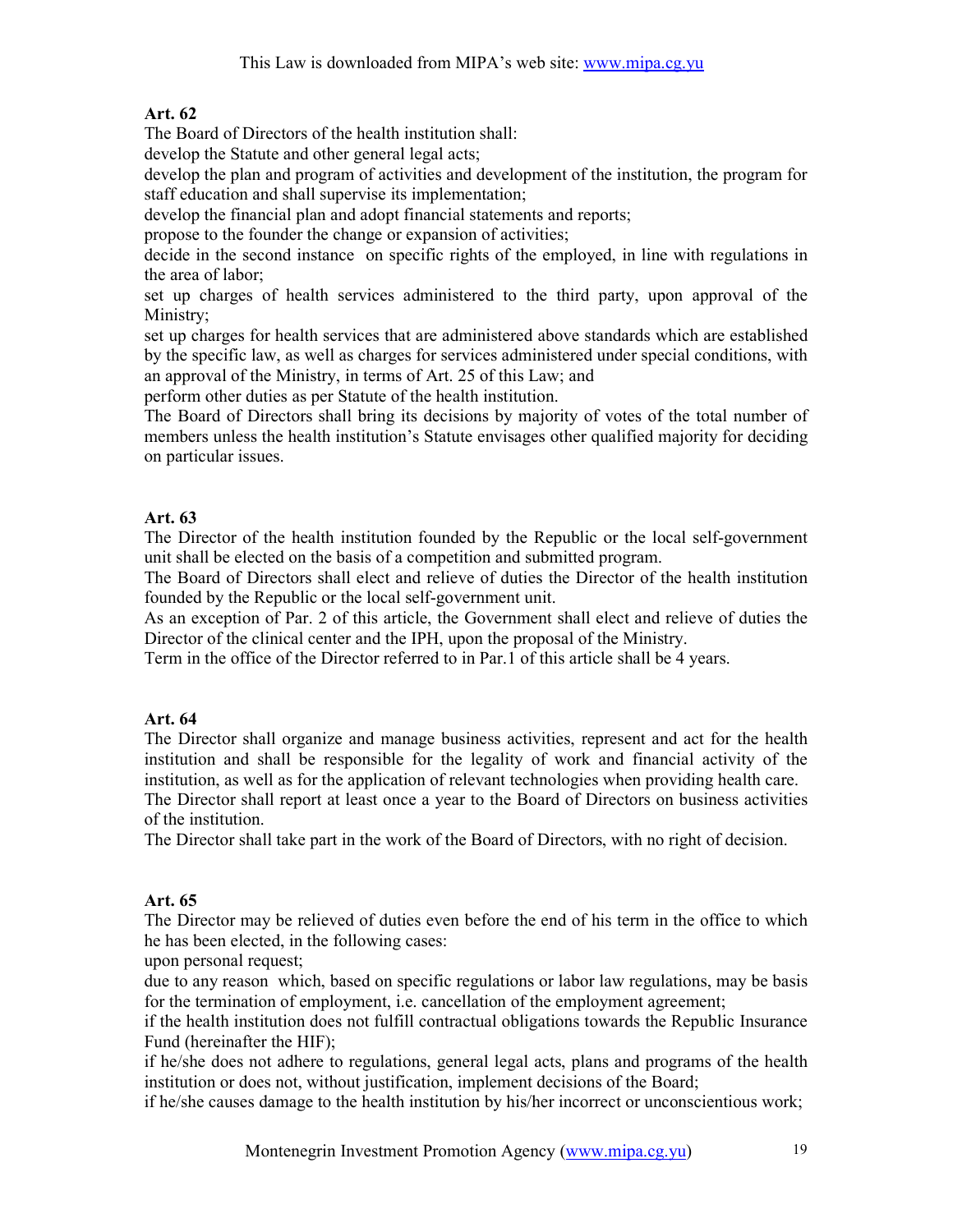if he/she contributes to deterioration of expert performance of health activities of the health institution by negligently performing his/her duties.

Prior to the decision on relieve of duties referred to in Par. 2-6 of this article, the Director shall be provided with a possibility to submit his/her comments on reasons for relieve of duties.

## Art. 66

Health institutions on the tertiary health level shall establish the Medical Committee.

The Medical Committee is an expert-advisory body, which follows scientific and expert activities and scientific projects in the area of clinical medicine. It implements the cooperation in the area of scientific-research activities with the medical college and other scientific institutions in the country and abroad.

The Statute of the health institution shall closely regulate the composition and the number of members of the Medical Committee, the method of their election, and scope of committee's work.

## Art. 67

Health institutions on the tertiary health level may establish the Ethical Committee.

The Board of Directors shall appoint the Ethical Committee as its advisory body with the aim of conducting activities of the institution on principles of ethics and deonthology.

As a rule, the Ethical Committee shall have 5 members: 3 representatives of the health institution and 2 representatives coming from judiciary, scientific and other expert authorities or organizations.

The Ethical Committee members shall elect the Ethical Committee President among themselves, by majority of votes.

## Art. 68

The Ethical Committee of the health institution shall:

monitor application of ethical principles of health profession in the performing of principal activity of the health institution;

give an opinion on ethical aspects of scientific testing and research in the health institution;

give an opinion on using of body organs of the deceased, following the autopsy, for scientificteaching purposes;

give an opinion on other ethical issues in performing activities of the health institution.

#### The Statute and Internal Organization of Health Institutions Art. 69

The health institution shall develop the Statute and other general legal acts.

The Statute shall regulate in particular: the activity of the health institution; the organization and method of functioning of the health institution; conditions for election of the Director; mandate and method of work of the Director; the method of bringing decisions and other issues relevant for the health institution functioning.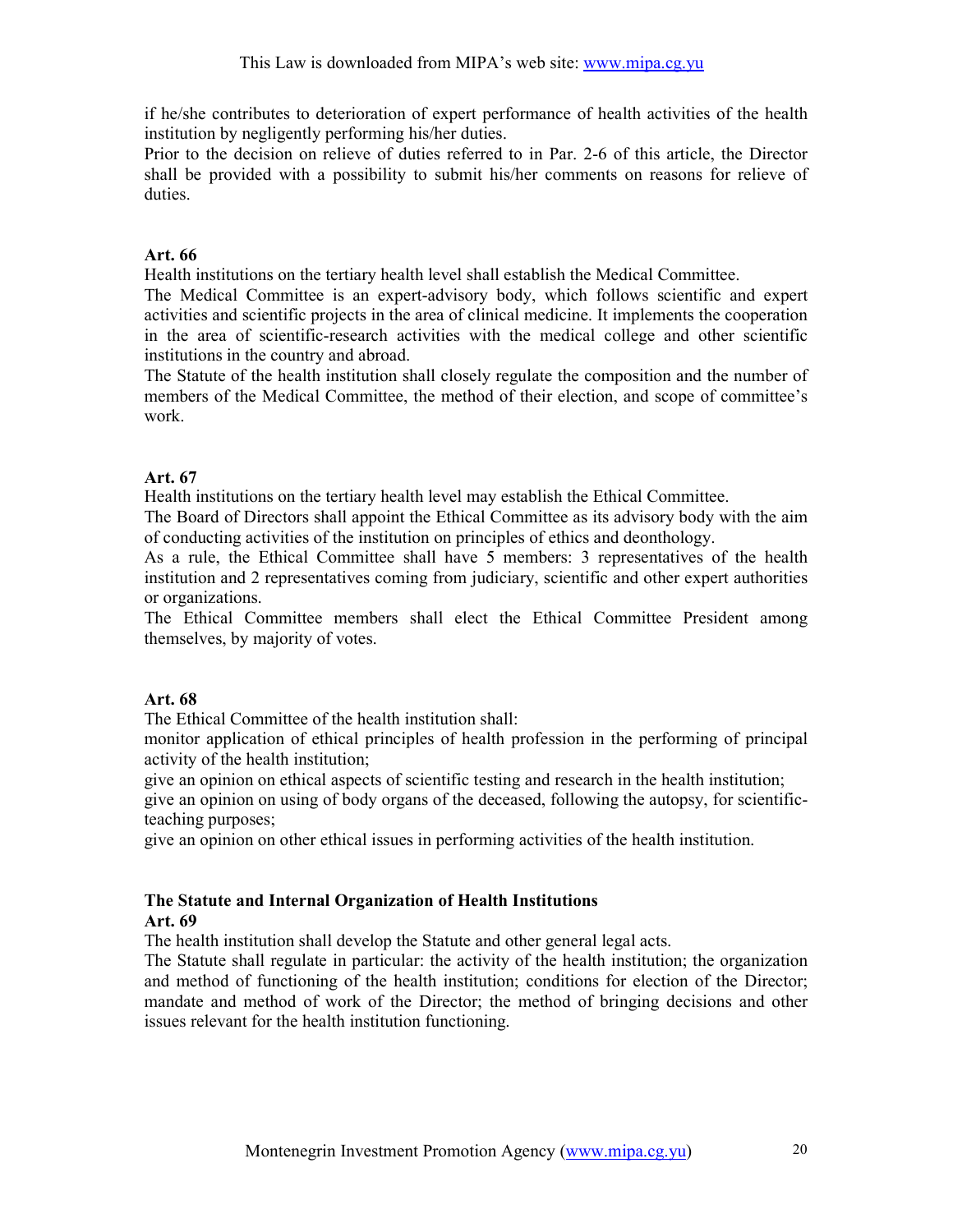The Ministry or competent authority of local self-government unit shall approve the Statute and legal act on internal organization and system of staff positions of other health organizations that are founded by the Republic or the local self-government unit.

## 6. Organization of Work and Working Hours

## Art. 71

Working hours' schedule in the health institution shall be established depending on the type of health institution, i.e. on the type of health care administered by such health institution, in accordance eith needs of citizens.

The health institution shall organize its activities and define its working hours, in terms of Par. 1 of this article, in accordance with the legal act of the Ministry.

The health institution shall be obliged to administrate health care continuously within established working hours either by working in shifts or in split shifts or with on-call or duty service.

On-call service is a special form of work when the health worker is not obliged to be present in the health institution but has to be available to administrate urgent medical assistance.

The duty service shall be introduced and organized in line with labor regulations.

Health workers cannot leave their duty before they are replaced even if their hours are up if that could jeopardize health care administering.

Health institutions shall be obliged to place the working hours schedule on a visible place.

## Art. 72

In case of extraordinary situations, natural disasters, and large scale epidemics, the Ministry may undertake the following measures and activities regarding: the organization of work and working hours, change of location and working conditions for specific health institutions, health workers, and health associates.

## Art. 73

Health workers who are appointed as teachers and associates at the college of medicine perform health, scientific-research, and teaching activities within the unique working process. An agreement shall regulate mutual rights and obligations between the health institution and the medical college.

## Art. 74

The health worker who is employed with one health institution may enter an agreement on additional employment with another health institution upon an approval issued by the health institution Director, in line with labor regulations.

## Leasing

## Art. 75

The health institution founded by the Republic or by the local self-government unit may lease its premises, medical-technical equipment, and other means necessary for performing health care activity or any other equipment and means that are in the function of performing health care activity in health institutions.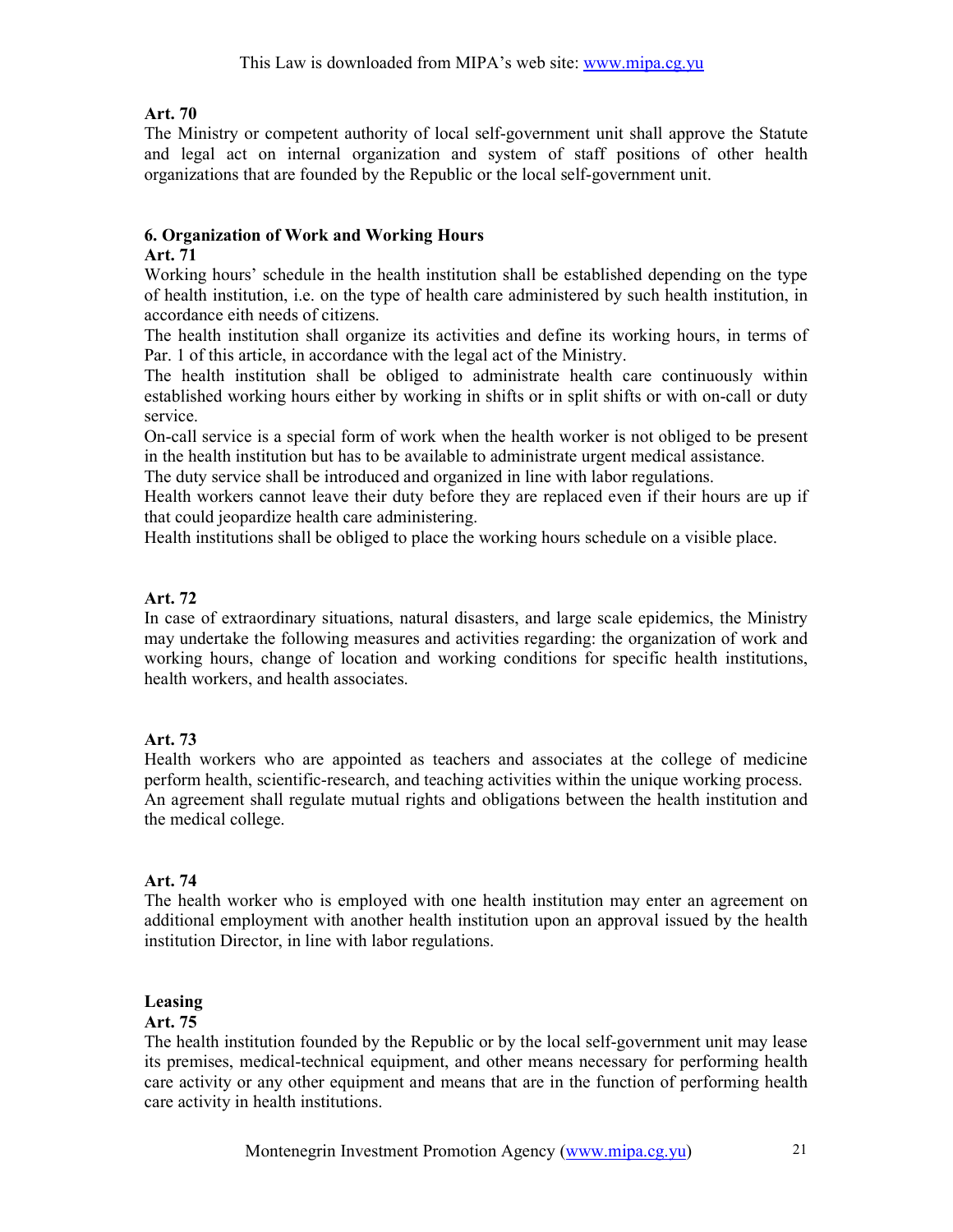The Ministry shall prescribe conditions for leasing premises, equipment, and other means referred to in Par. 1 of this article.

The health institution referred to in Par. 1 of this article shall be obliged to obtain the approval from the Ministry for leasing premises, equipment, and other means in terms with Par. 1 of this article.

#### Funds for Work of Health Institutions

#### Art. 76

The health institution shall acquire funds for work from: the founder, in accordance with the legal act on foundation; the Fund (HIF); the Republic Budget or the budget of local self-government unit; legal and private entities under conditions established by the law, the legal act on foundation, and the health institution's Statute; the funds of voluntary insurance; and other sources.

Art. 77

Public and private health institutions shall be entitled to obtain funds provided by the HIF, in accordance with this Law and the law regulating health insurance.

## Other Entities that Can Perform Health Activities

#### Art. 78

Institutions of social care and childcare, penitentiary institutions and other institutions aimed at accommodating people, as well as state authorities with specific needs in the area of health care and enterprises may perform health activities on the primary level of health care, under conditions established by this Law for corresponding health institution.

Hotels may perform health care activities for the persons accommodated in them, under the conditions referred to in Par. 1 of this article.

The Ministry shall closely regulate conditions for performing health activities in regard to premises, staff, and medical-technical equipment, depending on the type of health institution in terms of Par. 1 of this article.

## Art. 79

The obligation of health institutions established by this Law in regard to the maintaining of medical documentation, records and submitting of relevant reports shall be accordingly applied to the institutions, state authorities, and other entities quoted in Art. 78 of this Law.

## HEALTH WORKERS AND HEALTH ASSOCIATES

#### Common Provisions

## Art. 80

Health workers and associates shall perform expert-medical activities and measures and procedures related to health activities, under the conditions established by this Law.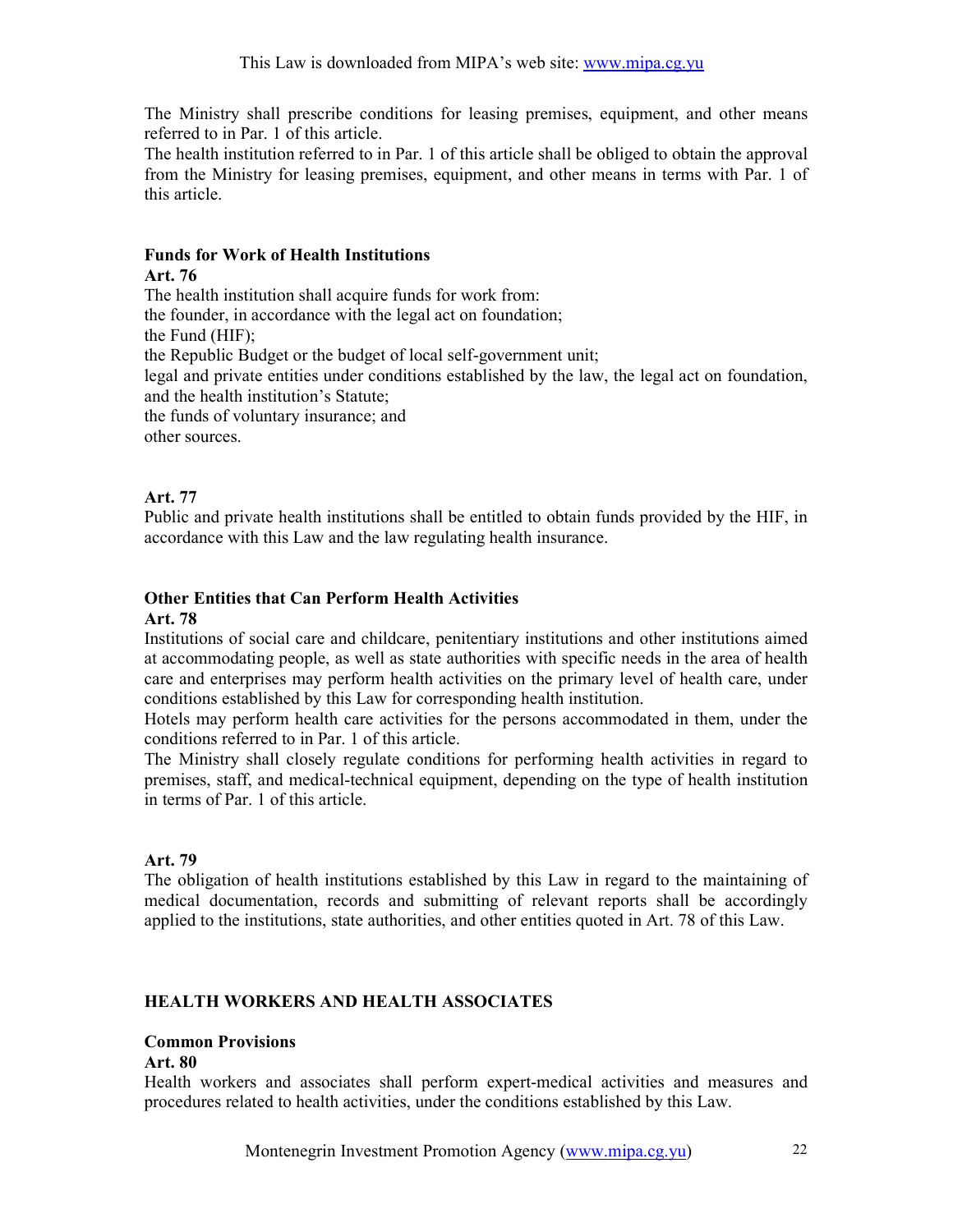Any individual who is not considered to be a health worker or associate, in terms of this Law, shall be forbidden to perform health activities.

## Art. 81

Depending on the level of qualification and health activity they perform, health workers are: Medical doctor, dentistry doctor, and graduated pharmacist – medical biochemist (hereinafter: pharmacist);

Senior reg. nurse, senior reg. medical technician and senior health technician, and senior dentist, in line with the specific law; and

Nurse/technician, lab technician, pharmaceutical technician, dentistry technician, in line with the specific law.

## Art. 82

Health workers acquire their education at medical colleges, junior medical colleges and secondary medical schools.

## Art. 83

Health workers and associates shall be obliged, after completing their education, to serve apprenticeship at health institutions and pass the licensing exam.

Health institutions shall be obliged to enable health workers and associates to serve their apprenticeship.

The apprenticeship shall be implemented according to the established program, through practical work at health institutions under direct supervision of an authorized health worker with at least two years of experience in independent work and with the same level of education as the apprentice, at least.

Data on length of time of apprenticeship and on apprentice's work shall be entered in apprentice's records and verified by the health institution where apprenticeship has been conducted.

The Ministry shall closely regulate conditions, duration, and the method of implementation of apprenticeship and obligations of health institutions to the apprentice during his/her apprenticeship.

## Art. 84

The Ministry shall develop regulations on the apprenticeship program for health workers and associates, conditions of conducting apprenticeship and the method of its recording, the plan and program of practical work and training for apprentices, health workers and associates, the method of organizing licensing exams, of composition and the functioning of the examining board. It shall also regulate the scope of licensing exams, the format of records of the licensing exam, the format of the licensing exam certificate, the format and method of entering data into apprentice's records and method of taking the licensing exam.

The Ministry shall organize licensing exams for health workers and associates with University education and with junior college and secondary school education.

The licensing exam shall be taken before the examining board whose members are appointed by the Ministry.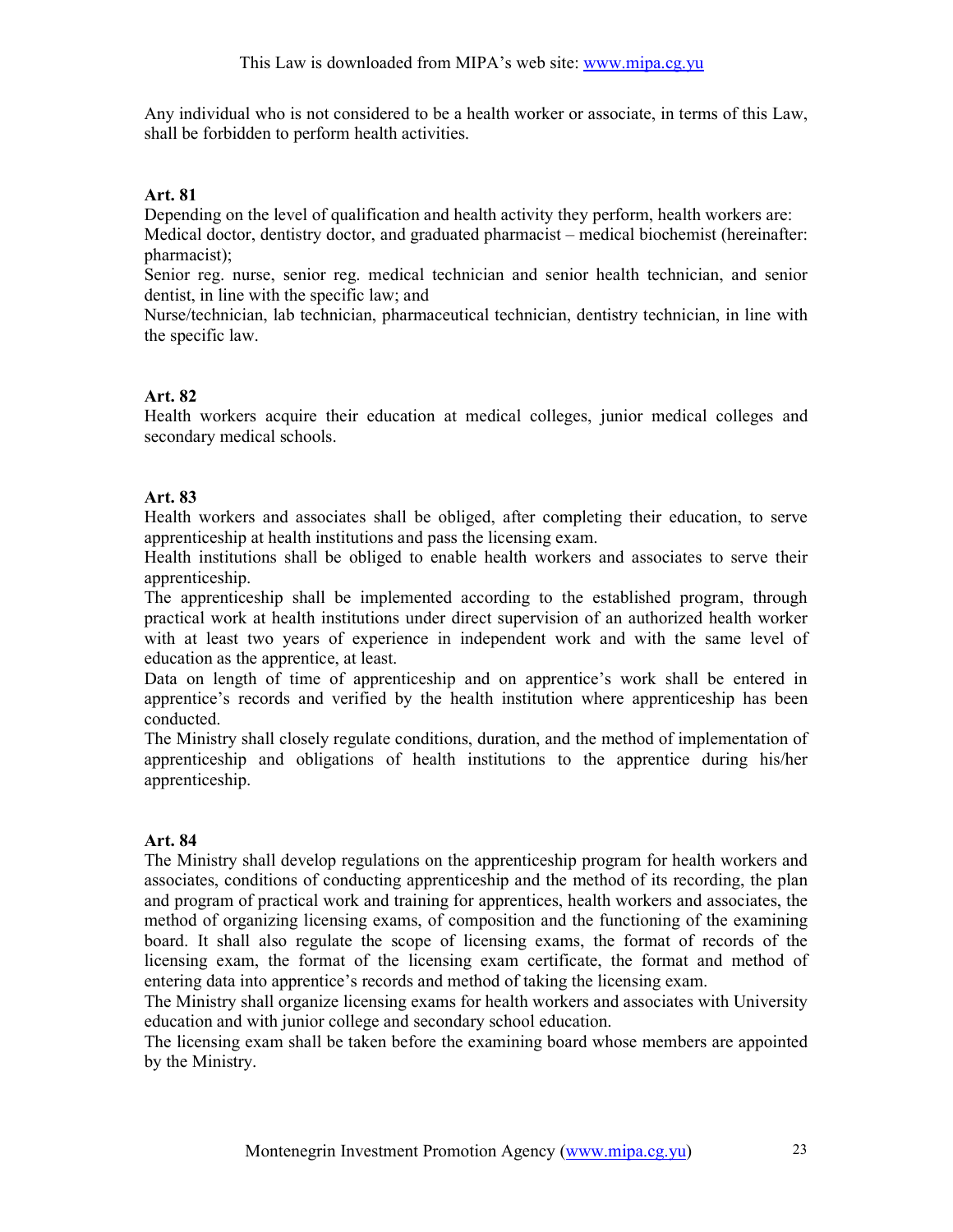For health workers and associates who have completed apprenticeship, or part of it, abroad, the Ministry may issue approval of their apprenticeship, or part of it, upon their request, given that the apprenticeship program completed abroad is not essentially different from the apprenticeship program developed on the basis of this Law.

# Skill Training and Capacity Building of Health Workers

#### Art. 86

Health workers and associates shall have the right and obligation of capacity building in order to maintain and improve the quality of health care they administer.

The health institution shall be obliged to provide expert and scientific capacity building of health workers and associates, in accordance with this Law.

## Art. 87

Specialization or sub-specialization, as a special form of capacity building, shall provide expertise and skills for specialist and sub-specialist practical work within certain area of health care.

Specialization or sub-specialization shall be implemented according to the program that includes both theoretical and practical part. The theoretical part of specialization or subspecialization shall be conducted at the relevant medical college, and the practical part – at the health institution, which meets prescribed conditions.

Health workers and associates who are assigned to specialization or sub-specialization shall commence the specialist training on the day of their enrolment into the medical college.

The Ministry, upon proposal of the medical college, shall establish: types, programs and duration of specialization or sub-specialization, the method of internship and exams taking, conditions that health institutions should meet to conduct such training, detailed conditions and methods for the recognition of specialist training.

## Art. 88

Specialization can be approved to a health worker and associate with university degree who has passed the licensing exam and who is employed by a health institution.

Exceptionally, the Ministry may approve specialization to a health worker referred to in Par. 1 of this article, who is not employed by the health institution, for the needs of the Ministry and the relevant Republic administration authorities, the college of medicine, scientific-research institutions, and legal entities involved in production and trade of medical means.

After completing specialization, the health worker with university degree can continue subspecialization.

## Art. 89

The Ministry shall develop the annual plan of specialization and sub-specialization in accordance with standards on the number of staff for specific areas and levels of health care and the staff development plan in the area of health care.

The annual plan referred to in Par. 1 of this article shall establish the number of specialization or sub-specialization courses across areas of health care or branches of medicine, dentistry, and pharmacy that can be approved.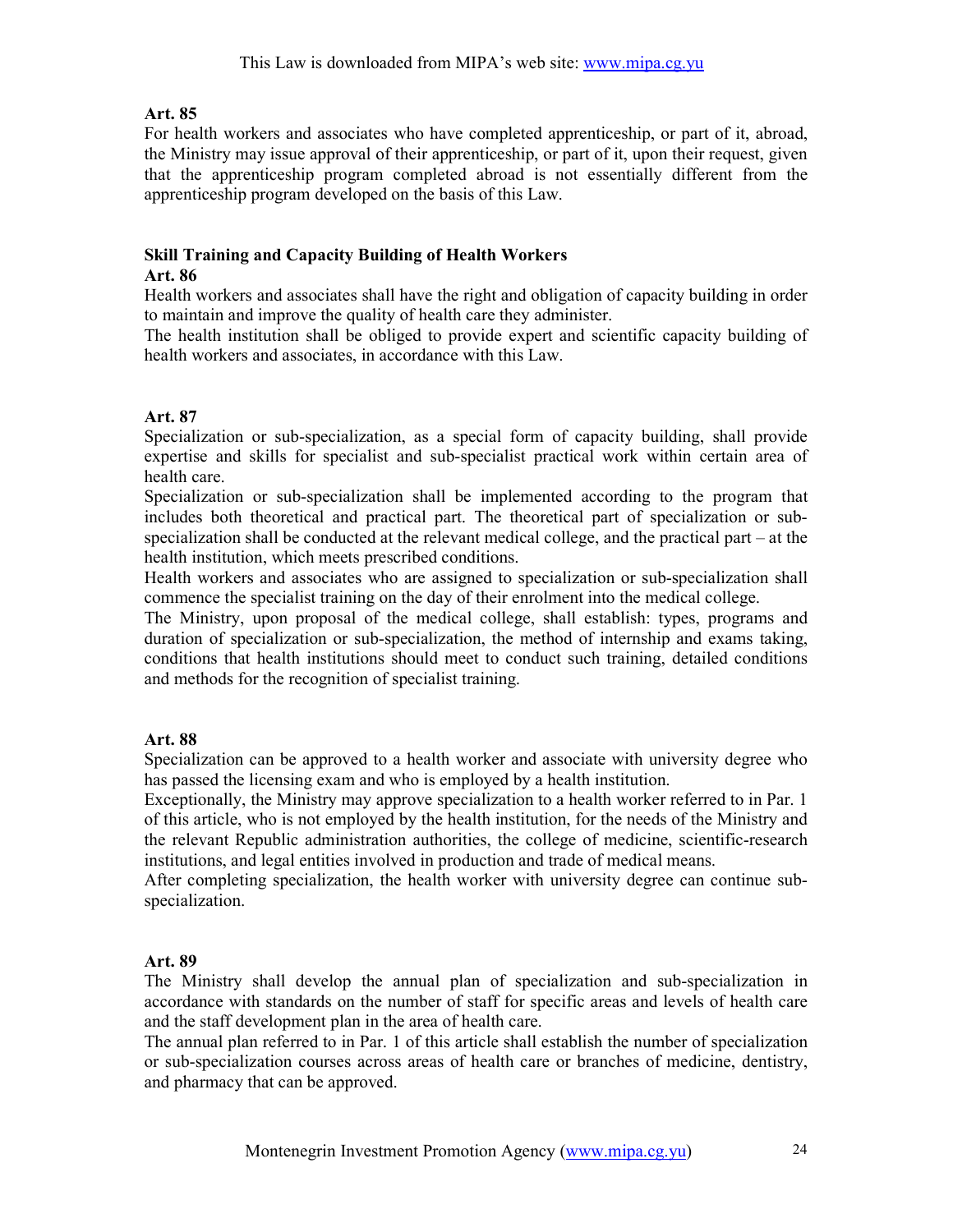Selection of health workers and associates who receive approval for specialization or subspecialization, in line with provisions of Par. 2 of this article, shall be carried out through a public advert published by the health institution or other institution performing health activity, with prior approval of the Ministry.

The Director of the health institution referred to in Par. 3 of this article shall bring decision on approving specialization or sub-specialization.

The health worker or associate may appeal to the Board of Directors against the Director's decision referred to in Par. 4 of this article, within 15 days from the day of receipt of such decision.

#### Art. 90

The general legal act of the Ministry shall closely regulate conditions and criteria for conducting specialization or sub-specialization, the procedure for selecting applied candidates and regulating rights and obligations of selected candidates towards health institution related to the approved specialization or sub-specialization.

Mutual rights and obligations between the health institution and the health worker or associate who is awarded with specialization or sub-specialization shall be regulated by an agreement.

## Art. 91

The health worker or associate who has completed specialization or sub-specialization shall take a specialist exam not later than 6 months following the completion of the specialist training.

The specialist exam shall be taken before the board appointed by the medical college.

The medical college shall issue the certificate (diploma) on the specialist exam that was passed.

## Art. 92

The health worker or associate who has completed the relevant school or college abroad, as well as the health worker or associate who is a foreign citizen can perform health activities if they validate their degree.

The diploma validation referred to in Par. 1 of this article shall be carried out in accordance with the law.

The Ministry may recognize, with prior opinion of the medical college, specialization completed abroad, in full or partially, if the program of the specialist training does not essentially differ from the program developed on the basis of this Law.

## Art. 93

Medical doctors, dentistry doctors, and pharmacists who have 10 years of experience as specialists, who have published scientific and expert papers, have license, and achieved good results in capacity building and development of health care may be granted with the title of "Primarius" (head doctor) as a form of expert and social recognition.

The request for obtaining the title of Primarius shall be submitted by the health institution where the candidate is employed as defined by the general legal act.

A special board established by the Ministry shall grant the title of Primarius. The board members shall be elected among medical college professors and prominent health care experts.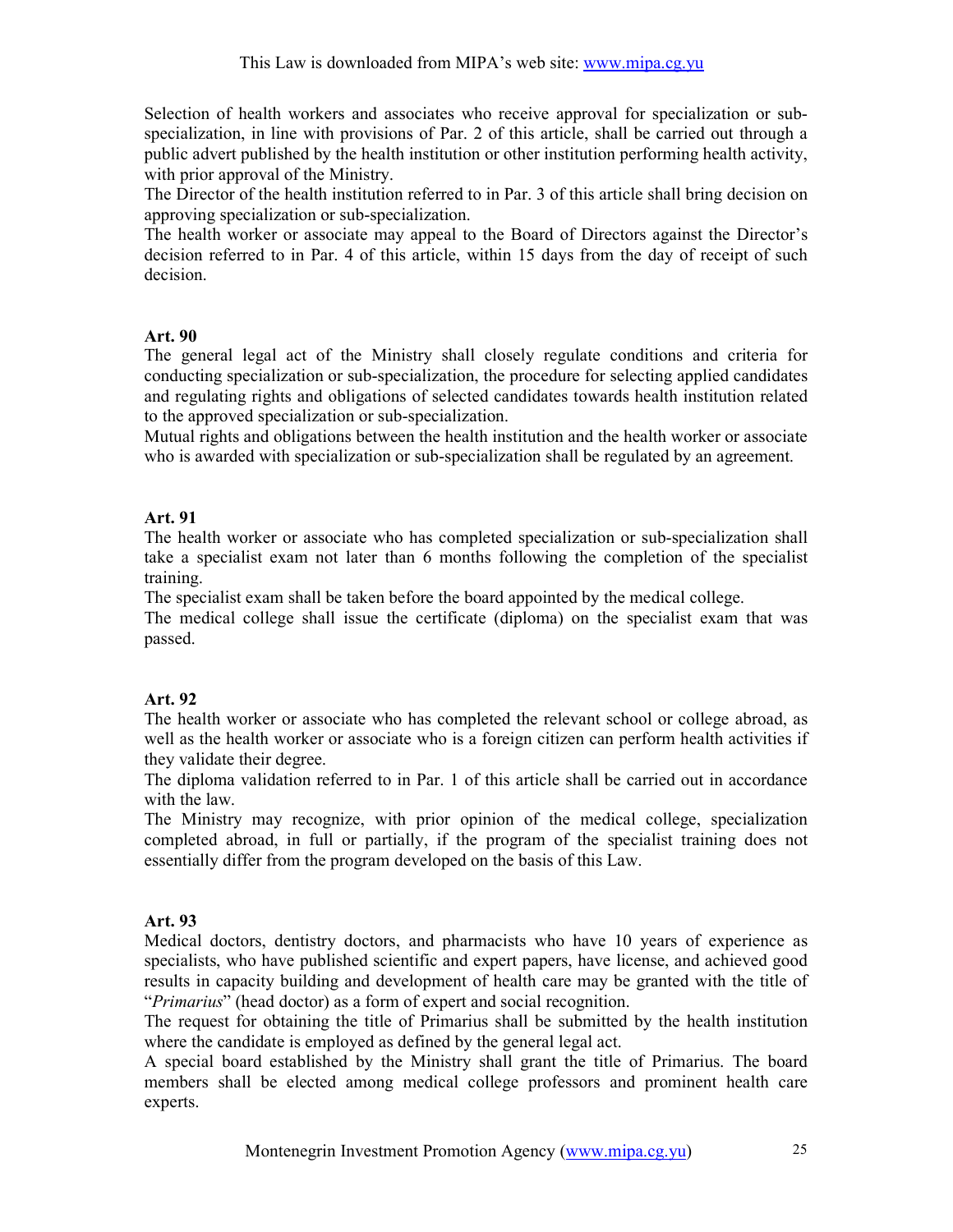The Ministry shall closely prescribe methods of functioning of the board referred to in Par. 3 of this article.

#### Art. 94

Expert and scientific capacity building of health workers and associates shall include health workers' and associates' participation in training courses, seminars, symposia, conventions, and other expert and scientific gatherings in the field of their work and specialization.

Submitting expert and scientific papers and other types of written contributions at gatherings referred to in Par. 2 of this article is one of conditions for issuing license referred to in Art. 99 of this Law and professional promotion of health workers and associates.

#### Art. 95

In order to receive training and acquire expertise, health workers and associates shall be obliged to spend certain period of time in expert seminars, training courses, and other type of professional capacity building, in line with this Law. They will be also obliged to continuously follow up and acknowledge modern expertise.

The health institution shall be obliged to provide to health workers capacity building referred to in Par. 1 of this article in accordance with the staff education program, which shall be based on human resources development plan referred to in Art. 12, Par. 3. Item 8 of this Law.

In the case that the health institution refuses to provide health worker to implement rights referred to in Par. 2 of this article, the health worker may appeal to the Ministry and inform the competent association on it.

Administrative proceedings can be initiated before the court of justice against the decision referred to in Par. 3 of this article.

The Ministry shall issue close instructions for capacity building of health workers and associates in terms of Par. 1 of this article.

## Art. 96.

The competent association shall value and implement expert and scientific papers of health workers and their capacity building referred to in Art. 94 and 95 of this Law of health workers in terms of Par. 3 of this article.

## Licenses

#### Art. 97

Health workers can perform health care activity if they, beside appropriate education, pass the licensing exam.

## Art. 98

The Ministry shall issue a general license to health workers who acquired higher education and passed licensing exam and it shall maintain records of issued licenses.

Health worker referred to in Par. 1 of this article shall submit an application for the issuing of a general license.

The procedure of issuing or taking away the license referred to in Par. 1 of this article shall be conducted according to provision of the law regulating general administrative procedures. The Ministry shall regulate the method of maintaining records of general licenses.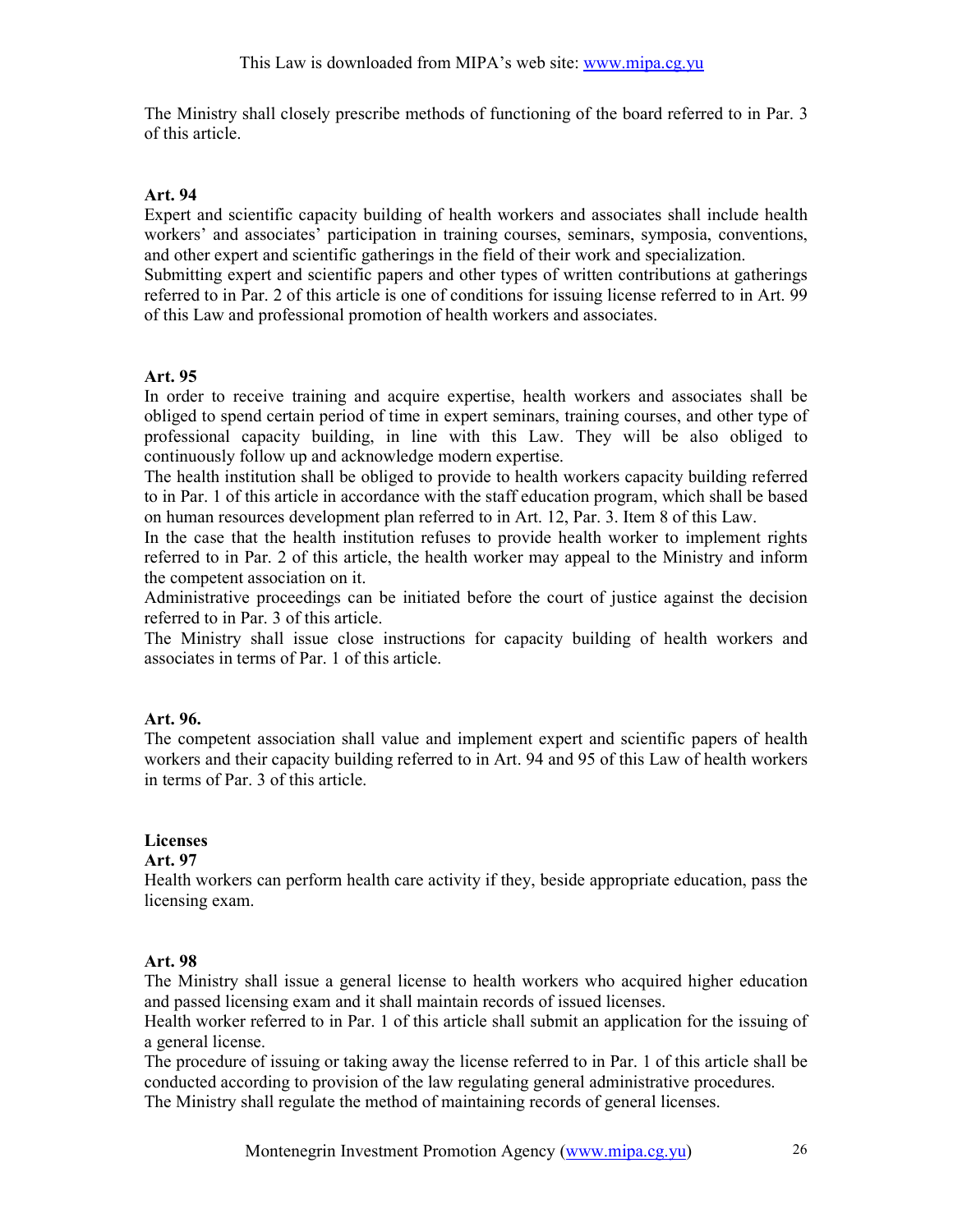Health workers referred to in Art. 98, Par. 1 of this Law can also obtain the license based on their practice, under the conditions established by this Law.

The license based on practice shall be issued to MD or dentist given that such doctor has: general license;

additional expertise and skills, in line with Art. 94 and 95 of this Law;

evidence on prior experience in the field of medicine or dentistry (expert references); and

appropriate specialization or sub-specialization if he/she performs health activity in particular area of specialist or sub-specialist medicine or dentistry.

Pharmacists can obtain the license based on their practice if they have: general license;

evidence on prior experience in the field of pharmacy (expert references);

appropriate specialization or sub-specialization if it is necessary for the particular area of work.

The license based on practice shall represent grounds for promotion of health workers and awarding them.

The license based on practice referred to in Par. 2 and 3 of this article shall be issued by the competent association.

The license based on practice shall be valid for the period of 7 years and it shall be renewed according to the specific legal act of the competent association.

The procedure of issuing, revoking, and renewing the license referred to in Par. 2 and 3 of this article shall be regulated by provisions of the law regulating the general administrative procedure.

Health workers may appeal against the formal decision of the competent association referred to inn Par. 5 of this article.

The appeal shall be addressed to the Ministry.

The competent association shall regulate the method of maintaining records of licenses based on practice, with prior approval of the Ministry.

## Art. 100

The license referred to in Art. 98 and 99 of this article may be taken away from the health worker, temporarily or permanently.

## Art. 101

The Ministry shall temporarily revoke general license if:

the health worker is sentenced to imprisonment for a criminal act against people's health, except for crimes quoted in Art. 102, Par. 1 of this Law;

the measure of banning to perform health activities is pronounced to the health worker;

 the health worker carries out activities that are out of the area for which the license is valid; and

the health worker breaches the health ethics codex.

The competent association shall revoke the license based on practice if the health worker does not acquire expertise and skills in accordance with this Law.

Period of time for which the license referred to in Par. 1 and 2 of this article is revoked cannot be longer than 5 years.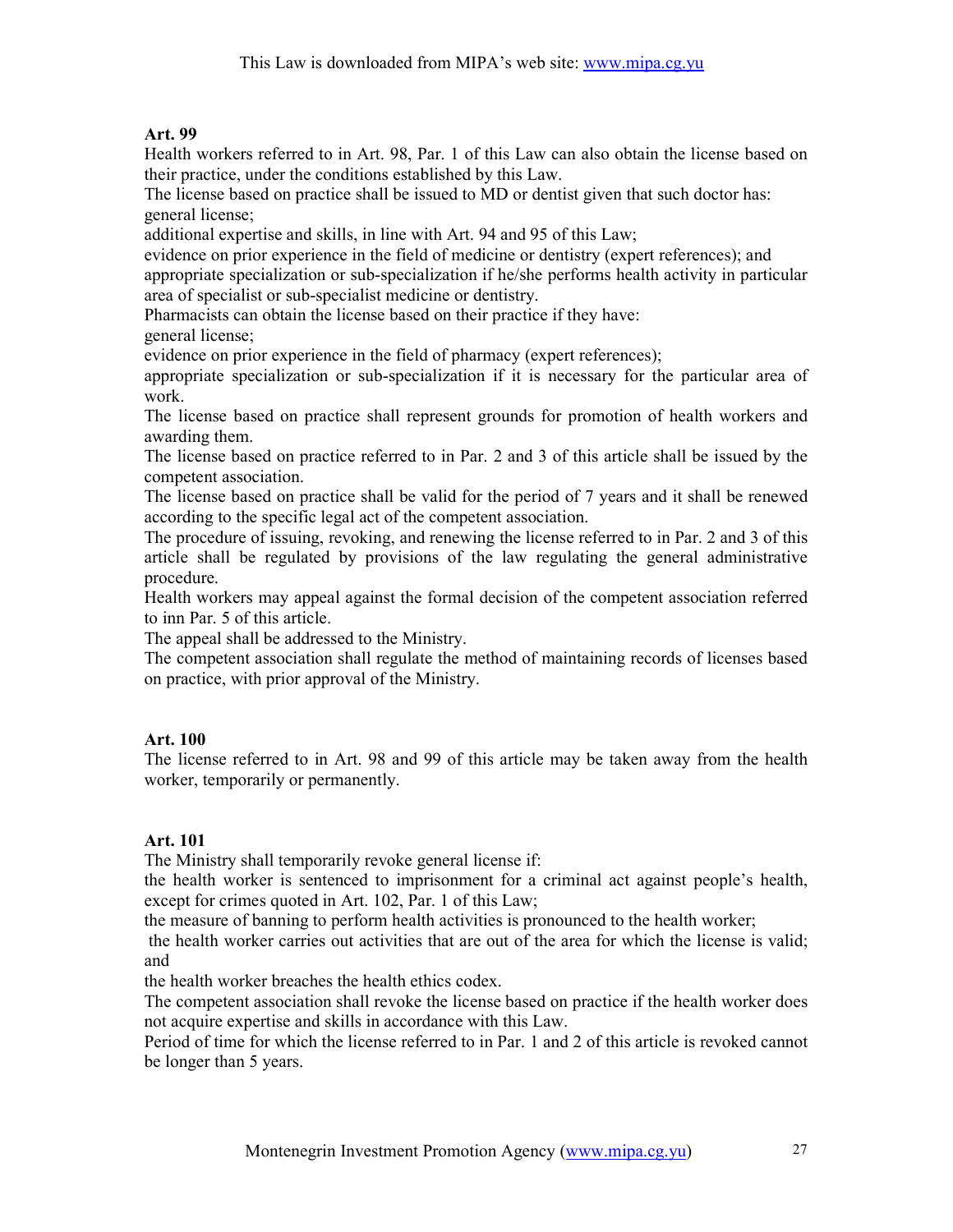Permanent taking away of the license shall be applied when the health worker is sentenced to imprisonment for committing a heavy crime against people's health or for crimes against humanity or other goods protected by international law.

The Ministry shall issue a formal decision on permanent taking away of general license.

## Art. 103

Health workers may appeal against formal decisions issued by the Ministry, referred to in Art. 101, Par. 2 of this Law.

The appeal shall be addressed to the Ministry as the second instance authority.

## Art. 104

An administrative lawsuit can be initiated against the formal decision of the Ministry referred to in Art. 98, Par. 1, Art. 99, Par. 9, Art. 102, Par. 2, and Art. 103, Par. 2 of this Law.

#### The Association of Doctors, Dentists, or Pharmacists

#### Art. 105

The Doctors' Association of Montenegro, the Dentists' Association of Montenegro, and the Pharmaceutical Association of Montenegro shall be established in order to improve conditions for carrying out MDs', dentists' and pharmacists' profession, protection of their professional interests, and taking part in the improvement of health care quality.

Members of the Doctors' Association of Montenegro are MDs carrying out health care activities in the area of medicine.

Members of the Dentists' Association of Montenegro are dentists carrying out health care activities in the area of dentistry.

Members of the Pharmacists' Association of Montenegro are pharmacists carrying out health care activities in the area of pharmacy (pharmaceutical activity).

## Art. 106

The Doctors' Association of Montenegro, the Dentists' Association of Montenegro, or the Pharmaceutical Association of Montenegro (hereinafter: the Association) shall have the status of a legal entity.

The Association shall develop the Statute, which shall define: objectives and tasks of their founding, the work and functioning of the Association, Association's governing bodies and the method of their election and their mandate, the method of passing and implementing decisions, the method of financing Association, rights and obligations of the Association members, and other issues relevant to the Association functioning.

The Ministry shall approve of the Statute of the Association.

The Ministry shall supervise legality of the Association's activities, in accordance with the law.

#### Art. 107

The funding for the Association functioning shall be provided from: membership fees;

the Republic Budget – for covering real cost;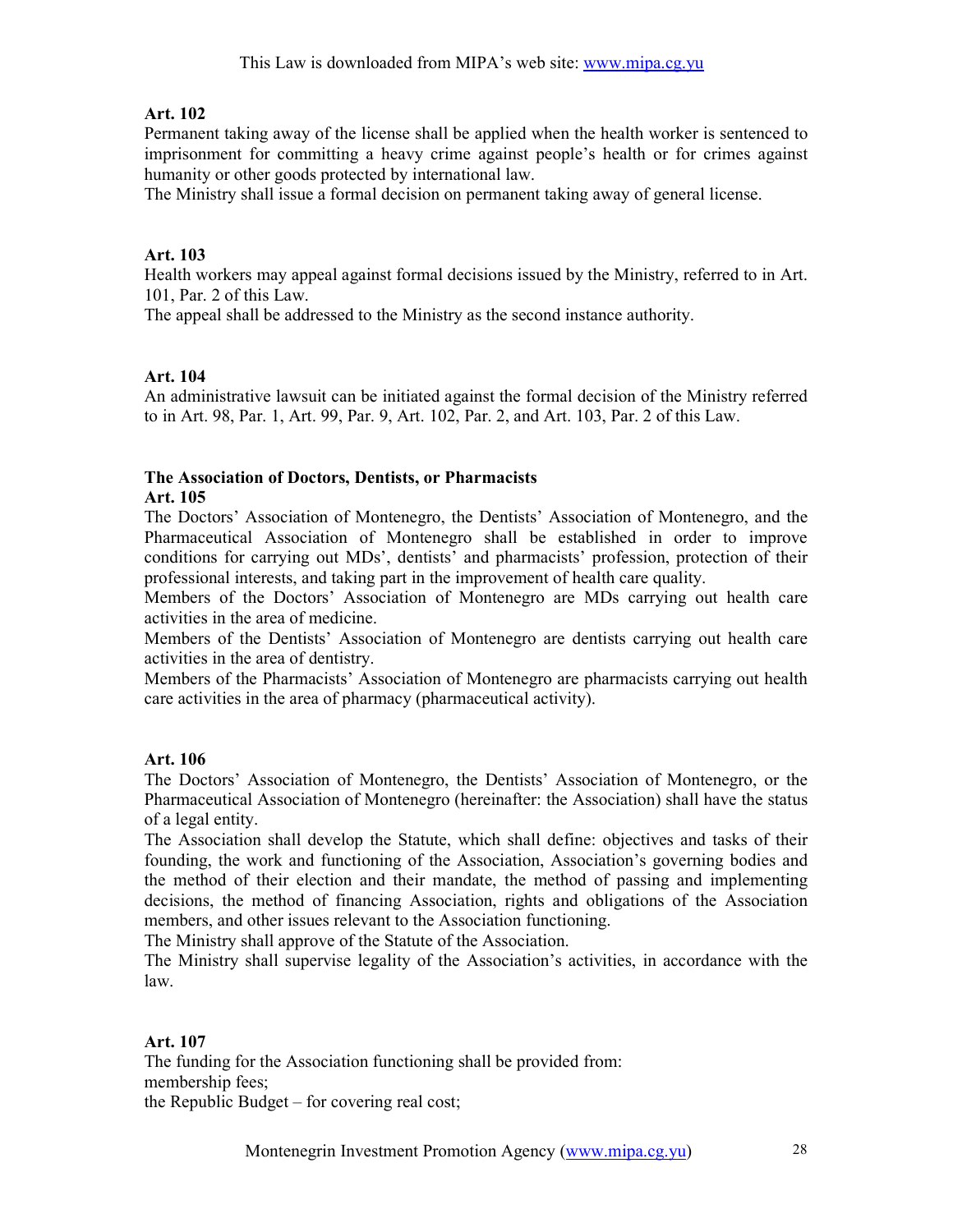donations and other sources.

#### Art. 108

The Association shall perform the following activities:

develops the plan and program of the Association activities;

defines ethical standards for the Association's members in performing health activities (Health Ethics Codex) and ensures its implementation;

maintains the Registry of licenses based on practice and issues certificates on facts on which records are kept;

issues, renews, and revokes licenses based on practice;

monitors and studies the activity and working conditions of its members in performing health activities;

develops the act on valorization in terms of Art. 96 of this Law;

undertakes measures to upgrade quality of professional work of its members;

offers opinions in the procedure of the development and application of laws, plans, and other regulations in the field of health, in accordance with the law;

performs other activities established by this Law and the Association's Statute.

The Association shall perform activities referred to in Par. 1, items 1,3,4 and 6 of this article as assigned duties that are funded from the Republic Budget.

## THE QUALITY OF HEALTH CARE AND CONTROL OF THE QUALITY OF PROFESSIONAL PERFORMANCE

## The Upgrading of the Quality of Health Care

#### Art. 109

Health institutions shall be obliged to work on the improvement of health care quality. Each health worker and associate shall be responsible for the improvement of health care quality, within his/her authorization.

## Art. 110

The health care quality shall be established in relation to conditions and means of health care, human resources, expertise and skills and their application, the improvement of health conditions, removal of causes and reduction of damaging impacts of risky actions and environmental factors, as well as the quality of life.

#### Art. 111

The improvement of health care quality means the introduction of the monitoring and evaluation process into all levels of health care, as an integral part of the health care system management and management of health activities in the Republic.

Health institutions shall be obliged to establish monitoring and evaluation processes as an integral part of their regular and expert activities in administering health care to the population.

The Ministry shall issue detailed instruction for performing monitoring and establishing evaluation process, with indicators and criteria as means of monitoring or evaluation.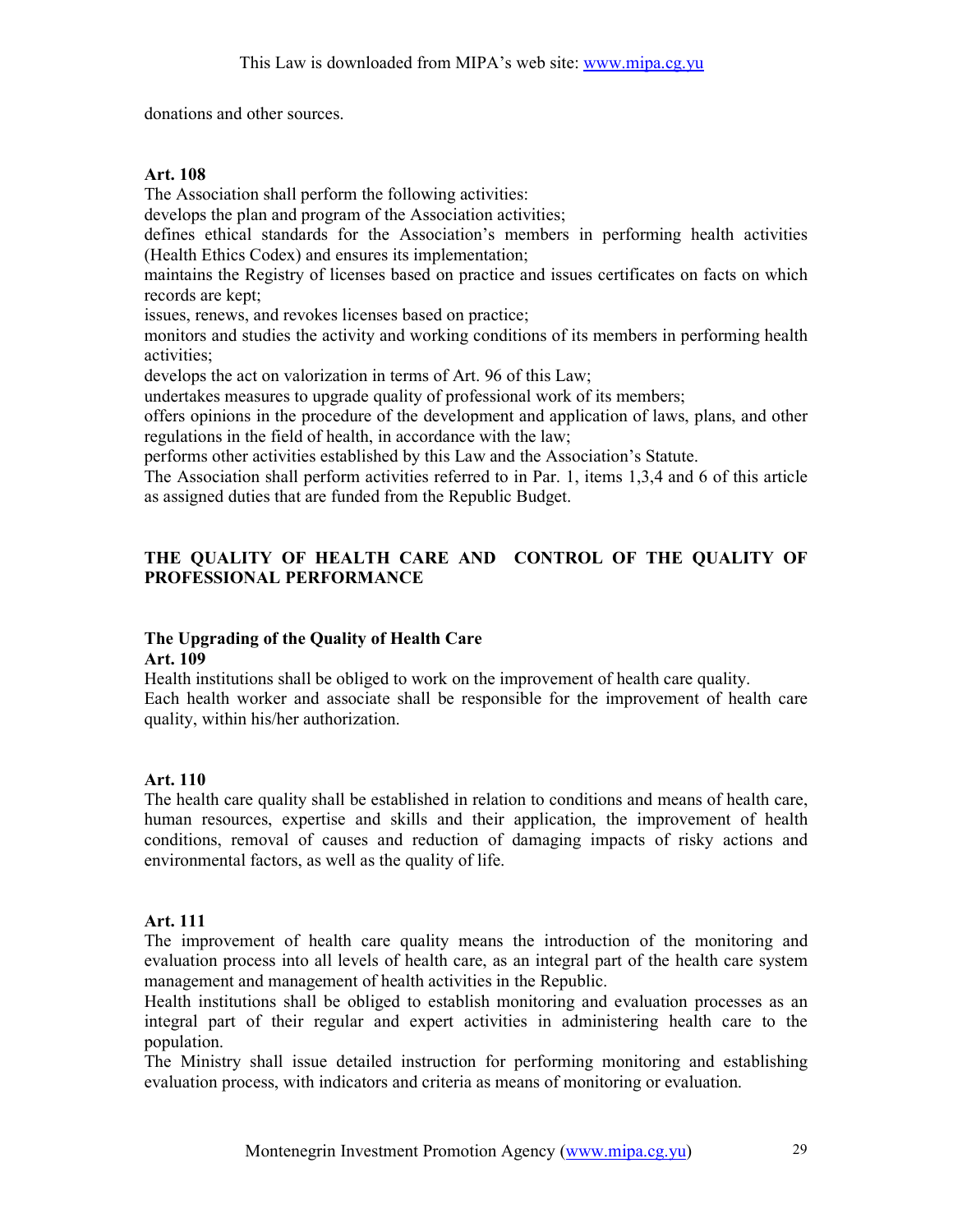#### Control of the Quality of Professional Performance Art. 112

Control of the quality of professional performance shall be conducted internally and externally.

The quality control shall encompass the assessment and measuring of:

- Fulfillment of prescribed working conditions of health institutions,

- Application of adopted health standards,
- Reduction of non-desirable, unnecessary, and inappropriate processes,
- Undertaken measures for professional capacity building and education of health workers.

## Art. 113

Internal control of professional performance shall be conducted in continuum, with methods and under conditions established by the health institution's Statute.

Heads of organizational units and directors of health institutions shall have particular obligation and responsibility for the quality of professional performance.

#### Art. 114

The Ministry shall organize and implement external control of professional performance. External control of professional performance can be regular or extraordinary.

Regular control shall be conducted in continuum and extraordinary control shall be undertaken upon submitted request and in other extraordinary cases.

#### Art. 115

Control of the quality of professional performance shall be conducted by a commission.

The commission members, appointed by the Ministry, shall be prominent health workers, representatives of the competent association and the college of medicine.

The Chairman of the commission should have at least the same level of education or scientific title as the head of the organizational unit and health worker whose performance quality is being controlled.

## Art. 116

Any legal or private entity can submit the request for the professional performance quality control.

The request shall be submitted to the Ministry.

The Ministry shall inform the applicant on found facts and undertaken measures against the request referred to in Par. 1 of this article.

#### Art. 117

The Ministry, on the basis of the report on completed control of the quality of professional performance, may ban the health institution or its part to perform certain activities if found inadequacies are of such nature that they may have serious impact on citizens' health.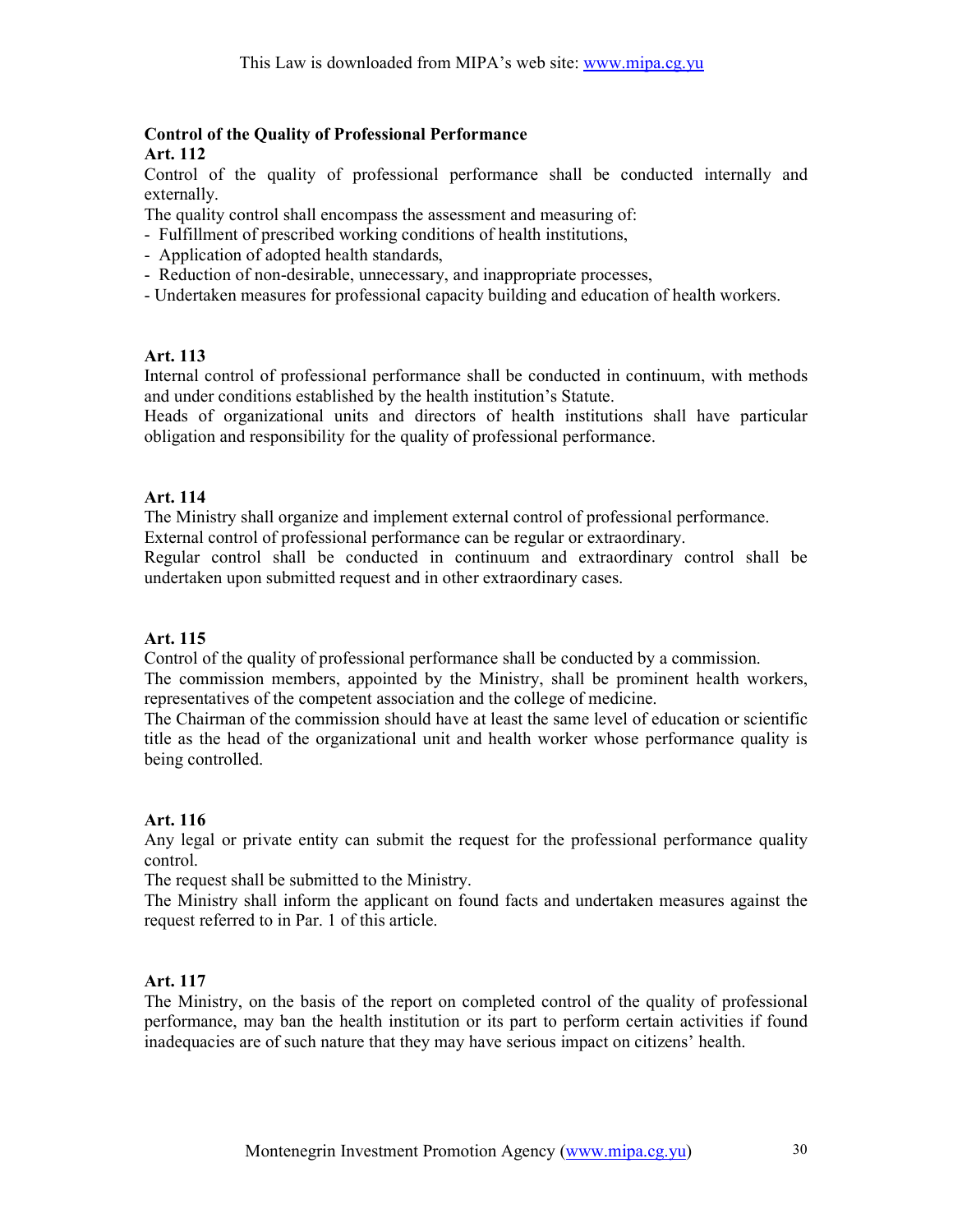The Ministry shall regulate the method, procedure, and organization of internal and external quality control of professional performance, measures that can be undertaken for removal of found inadequacies, and other issues relevant for the professional performance quality control.

## Health Institution Accreditation

#### Art. 119

The committee for accreditation of health institutions (hereinafter: the committee), with rights and obligations established by this Law, shall carry out evaluation of the health institution in terms of meeting the optimum level of established standards within certain area of health care or branch of medicine and the quality of administered health services.

The committee referred to in Par. 1 of this article shall issue certificates on the health institution accreditation.

The Committee shall regulate the evaluation method and issuing or revoking certificates for health institution accreditation.

#### Art. 120

The Ministry shall determine composition of the committee for certain areas of health care or branch of medicine – the committee members shall be elected from the established reference list of accreditation experts.

The Ministry shall establish the reference list upon proposal of the Doctors' or Pharmaceutical Association and medical college.

The list referred to in Par. 2 of this article shall be published in "The Official Gazette of the Republic of Montenegro".

The Ministry shall closely regulate composition, the method of functioning, decision making, and other issues relevant for the work of the committee.

## Art. 121

The accreditation shall be voluntary.

The health institution, which wants to be accredited, shall submit its application for accreditation to the committee.

The accreditation shall be granted to the health institution for which the committee finds that it meets established standards for certain area of health care or branch of medicine.

## Art. 122

The committee shall issue the certificate on accreditation to the health institution after it has established that the applicant met established accreditation standards.

The certificate referred to in Par. 1 of this article may refer to a specific area of health care or branch of medicine or to the overall activity of the health institution and it shall be issued for a definite period of time – maximum to the period of 7 years.

The committee's report shall be incorporated into the certificate referred to in Par. 2 of this article.

Exceptionally, the committee may issue a temporary certificate to the health institution that does not fully meet accreditation conditions.

The temporary certificate referred to in Par. 4 of this article shall define the deadline within which the health institution is obliged to meet established standards.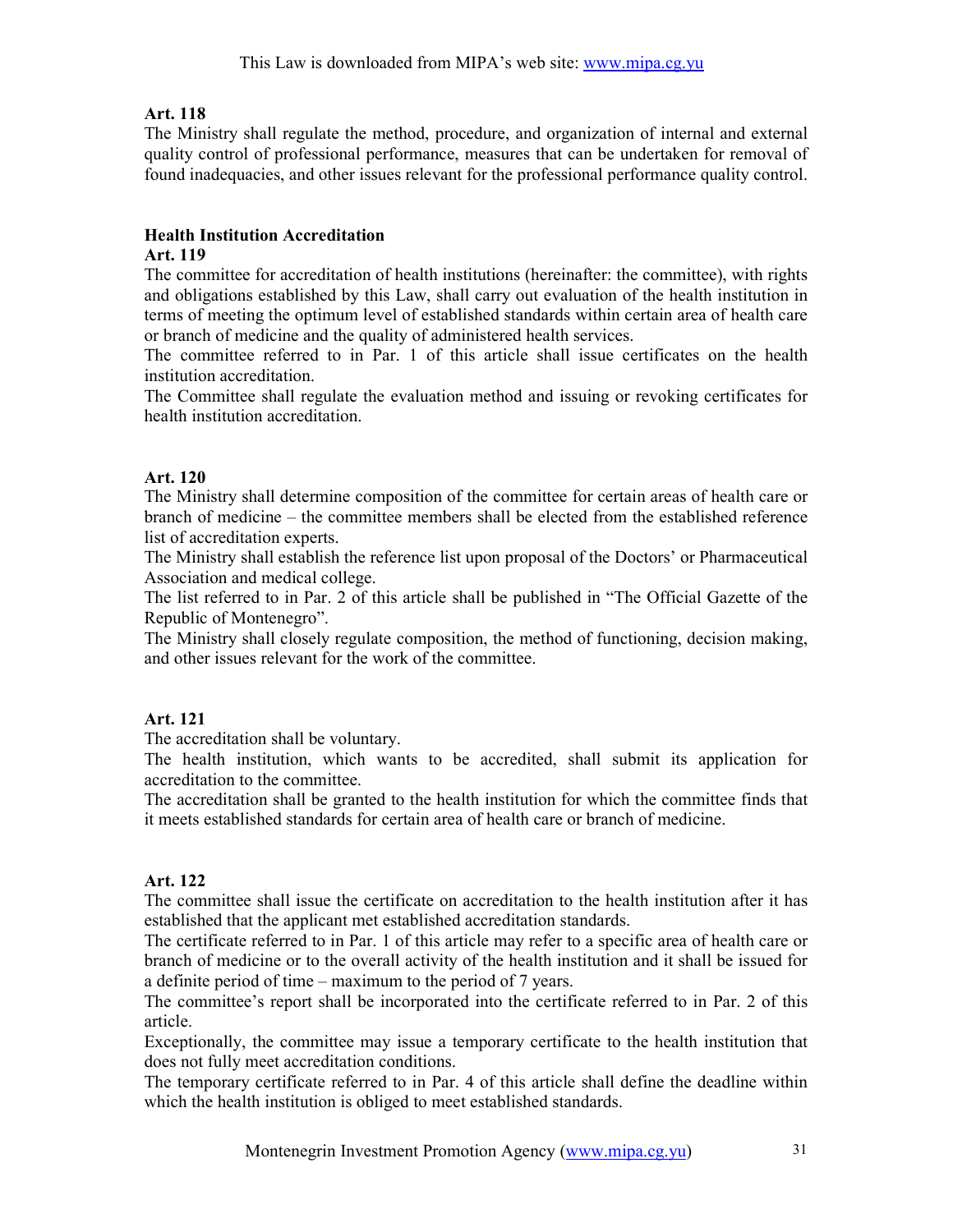The Committee shall be obliged to make the certificate on accreditation of the health institution, including temporary certificate, accessible and public.

## Art. 123

The health institution, which has acquired accreditation, shall be obliged to report to the committee any change related to accreditation.

## Art. 124

The accreditation certificate acquired in accordance with this Law or certificate recognized by the European Agency competent for health institutions accreditation shall represent evidence on health institution's reference.

## Art. 125

The accreditation cost shall be borne by the health institution that has applied for accreditation.

The Ministry shall establish the cost amount referred to in Par. 1 of this article.

# ESTABLISHMENT OF THE CAUSE OF DEATH

## Art. 126

The time and cause of death shall be established for each deceased person.

For persons who die at the health institution, the time of death shall be established by the medical doctor employed by that institution.

For persons who die out of the health institution, the time of death shall be established by MD who is assigned by the competent authority of the local self-government unit, from coroners' list that is established by the Ministry.

Means for establishing time of death for persons who die out of the health institution shall be provided in accordance with the law.

## Art. 127

In the case that MD, when establishing the cause of death, finds or suspects that cause of death is a contagious disease, which is liable to mandatory reporting, he/she shall be obliged to report it to the health inspector or to the competent police authority in case of suspicion that the death has been caused by applied force, suicide, or an accident

## Art. 128

The autopsy shall be performed as a special measure for establishing the cause of death.

The dead body shall be mandatory exposed to autopsy in the following cases:

of the person who has died at the health institution if the exact cause of death has not been established;

upon request of MD who has medically treated the dead person;

of the person brought to the health institution with unknown cause of death;

upon request of MD assigned to establish the cause of death;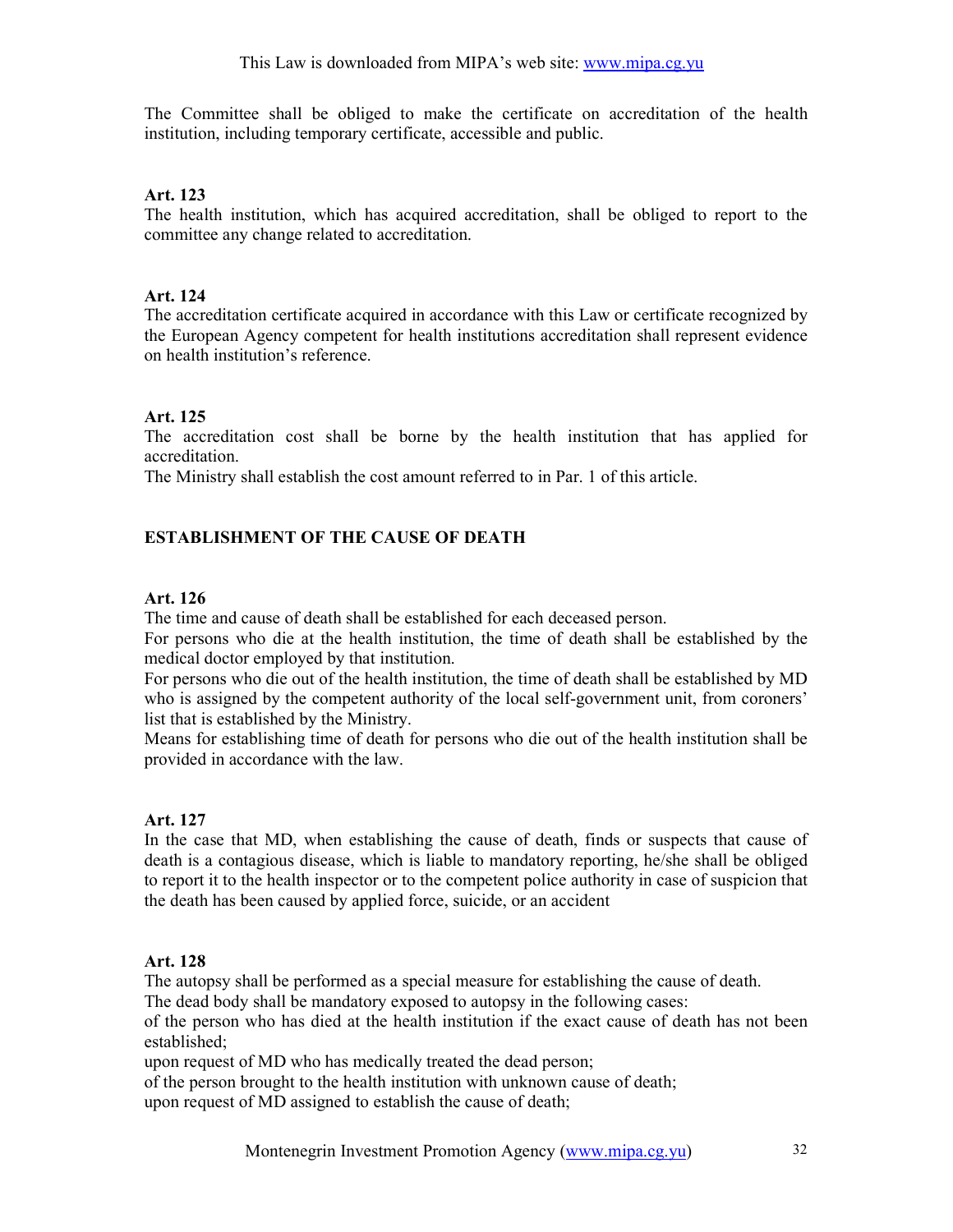upon request of the family member of the deceased;

if requested by the investigation authority on the basis of a suspicion that the death was caused by a criminal offence or related to the criminal offence;

when it is of a special relevance for the protection of health of citizens or when epidemiological and sanitary reasons call for it.

Forensic autopsy shall be performed by one or more specialists of forensic medicine.

Pathological-anatomical (clinical) autopsy shall be performed by one or more pathology specialists.

In exceptionally complex and boundary cases, an expert team, with at least one forensic specialist and one pathologist, shall perform autopsy.

## Art. 129

The cost of autopsy of dead person referred to in Art. 128 of this Law shall be born by: for dead person referred to in items 1-4 and item 7 – the Republic;

for dead person referred to in items 5 and 6 – the person who has requested autopsy.

## Art. 130

The dead person shall be buried after the cause of death has been established, within 24-48 hours after the death has occurred, as a rule.

Exceptionally, upon the request of the administrative authority competent for sanitary inspection, burial can be performed before 24 hours have elapsed or after 48 hours have elapsed from the occurrence of death.

## Art. 131

The Ministry shall closely regulate conditions for the establishment of time and cause of death of dead persons and for autopsy of dead bodies.

## Art. 132

The procedure for handling human body parts that have been removed surgically, or in some other manner, shall be regulated by the Ministry, with an approval of the ministry competent for the housing and communal affairs.

Each human body part that has been surgically removed shall be patho-morphologically and histologically processed.

## SUPERVISION

#### Art. 133

The Ministry shall perform, in line with the law, supervision over the application of provisions of this Law and regulations and other general legal acts developed on the basis of this Law, as well as over the implementation of prescribed measures of health care.

Health inspectors shall carry out, in line with the law, the inspecting supervision within the Ministry's competence.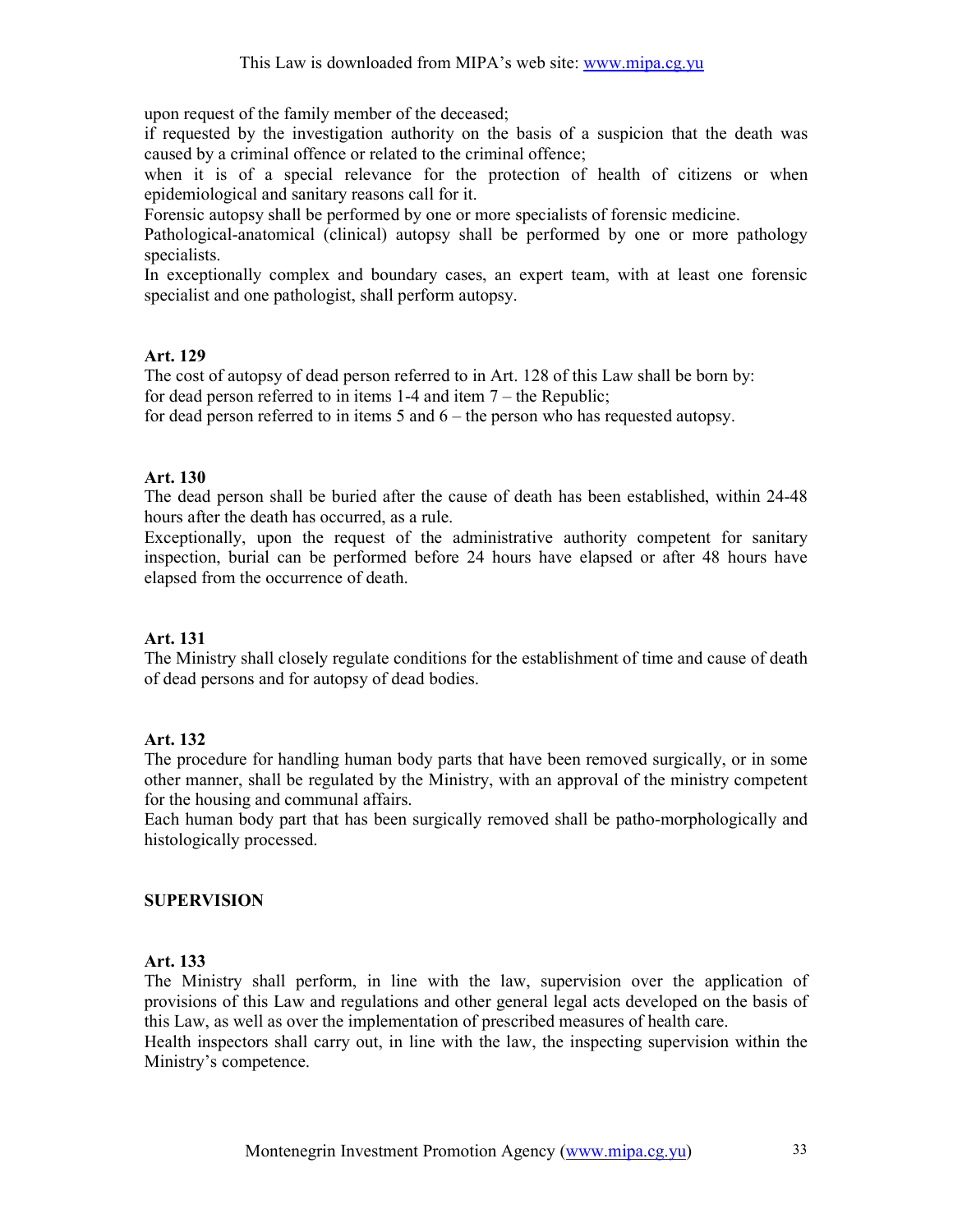## PENAL PROVISIONS

## Art. 134

The health institution shall be fined for an offence with twenty-fold to three hundred-fold the amount of the minimum wages (the lowest labor price) in the Republic if it:

deprives a citizen of rights quoted in Art. 18 of this Law;

does not admit a mentally ill patient for temporary in-patient medical treatment if such patient may endanger his/her own life or lives of other persons, in line with the provision of Art. 23, Par. 2 of this Law;

provides health care under special conditions, which is in collision with the provision of Art. 25 of this Law;

in implementation of health care, does not apply recognized and scientifically proved medical methods and procedures prescribed by Art. 26, Par. 1 and Art. 27 of this Law;

advertises medical methods and procedures of health care in media, thus acting against provisions of Art. 28 of this Law;

performs activities before the Ministry has established that conditions for performing health activity are met according to the provision of Art. 54 of this Law;

does not inform the Ministry on the change of conditions for performing health activity in terms of the provision of Art. 55, Par. 3 of this Law;

does not provide continuity of health care and working hours schedule, in line with the provision of Art. 71 of this Law;

leases premises, medical-technical equipment, and other means necessary for performing health care activity or other equipment and means that serve for the provision of health care, which is in collision with the provision of Art. 75 of this Law;

prevents the health worker or associate from his/her professional capacity building aimed at maintaining and improving of the health care quality, in line with the provision of Art. 86 of this Law;

does not conduct internal control of the professional performance quality in terms of articles 112 and 113 of this Law;

does not perform autopsy of a dead body in terms of Art. 128 of this Law.

Also, the responsible person of the health institution shall be fined for an offence referred to in Par. 1 of this article with five-fold to twenty-fold the amount of the minimum wage in the Republic.

## Art. 135

A private person, who is not a health worker or a health associate in terms of Art. 81 of this Law and performs health activity, shall be fined with twenty-fold amount of the minimum wage in the Republic.

## Art. 136

The health worker shall be fined for an offence with the five-fold to twenty-fold the amount of the minimum wage in the Republic for performing health activity if he/she:

does not administer urgent medical assistance when needed in terms of the provision of Art. 18, par. 1, Item 4 of this Law;

does not point to the citizen consequences that may occur on the basis of refusal of medical intervention, in terms of the provision of Art. 22 of this Law;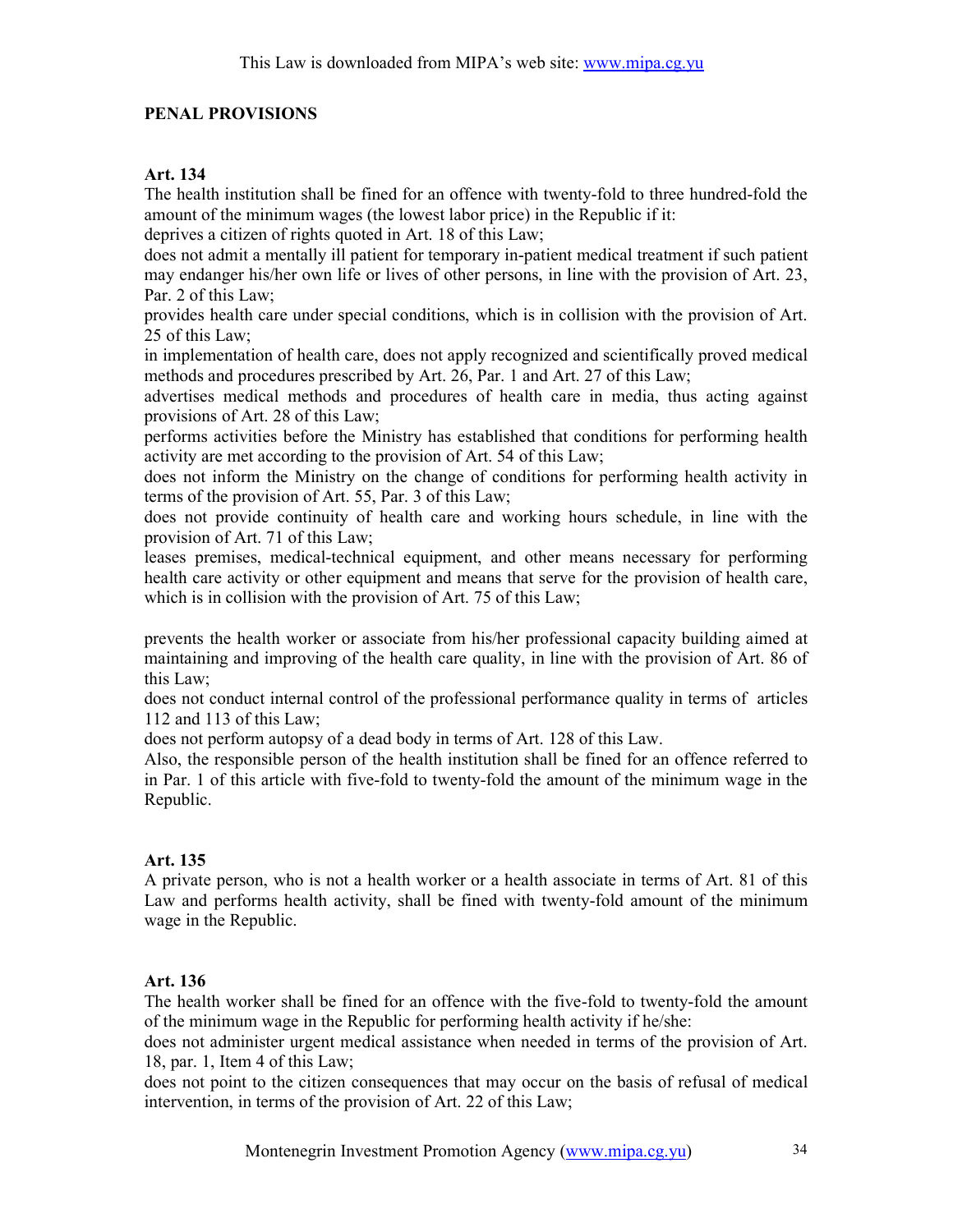does not implement appropriate diagnostic and therapeutic procedures if he/she suspects the person is dangerous for the health of others due to contagious disease, in terms of the provision of Art. 23, Par. 1 of this Law;

breaches the obligation of keeping professional secret established by Art. 24, Par. 1 of this Law;

advertises medical methods and procedures of health care in media, thus acting against provisions of Art. 28 of this Law;

performs health activities before it has been established by a formal decision that conditions for performing health activity are met, which is in opposition to Art. 28 of this Law;

abandons working place, which is in opposition to Art. 71, Par. 6 of this Law.

## Art. 137

Private person shall be fined for an offence with five-fold to ten-fold the amount of the minimum wage in the Republic if he/she:

in emergency situation, does not administer urgent medical assistance to the injured or ill person or does not provide such person with an access to the emergency facility, in line with the provision of Art. 3, Par. 4 of this Law;

advertises medical methods and procedures of health care in media, and he/she is not a health worker in line with Art. 81 of this Law;

buries a dead person after deadlines prescribed by Art. 130 of this Law.

## Art. 138

Legal entity shall be fined for an offence with the twenty-fold to three hundred-fold the amount of the minimum wage in the Republic if it enables advertising medical methods and procedures of health care in media, thus acting against provisions of Art. 24 of this Law. The responsible person of the legal entity shall be fined for the offence referred to in Par. 1 of this article with five-fold to twenty-fold the amount of the minimum wage in the Republic.

## Art. 139

Employer shall be fined for an offence with the twenty-fold to three hundred-fold the amount of the minimum wage in the Republic if it does not provide specific health care of the employed, in line with Art. 15 of this Law.

The responsible person of the employer shall be fined for the offence referred to in Par. 1 of this article with one half to twenty-fold the amount of the minimum wage in the Republic.

## TRANSITIONAL AND FINAL PROVISIONS

## Art. 140

By-laws for the implementation of this Law shall be developed within one year from the date of enactment of this Law.

Existing legal acts shall be applied until by-laws referred to in Par. 1 of this article are developed, if they are not in collision with this Law.

The legal act quoted in Art. 19, Par. 5 of this law shall be developed within 6 months from the date of enactment of this Law.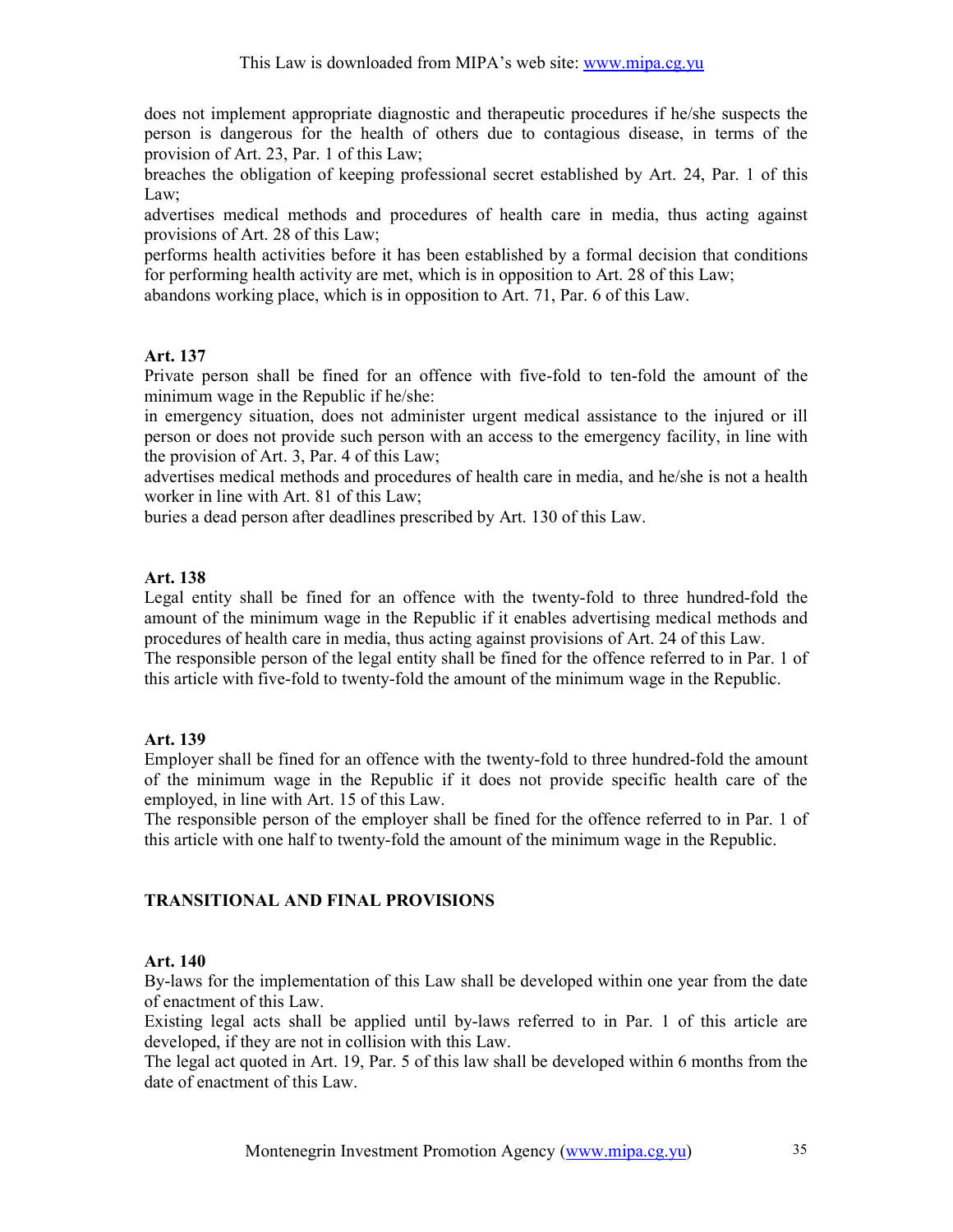Primary health care, which is implemented through selected team or selected doctor in terms of Art. 19 of this Law, shall be introduced gradually commencing from the date of enactment of the legal act referred to in Art. 140, Par. 3 of this Law.

Professional capacity building and education of health workers for work in primary health care in line with Art. 19 of this Law shall be implemented gradually, according to the plan, which will be developed by the Ministry within three months from the date of enactment of this Law.

## Art. 142

The health institution network shall be developed within one year from the day of enactment of this Law.

Until the network referred to in Par. 1 of this article is developed, health institutions that were founded, i.e. organized by the Decision on Organizing Public Institutions in the Area of Health Care in SR Montenegro ("The Official Gazette of SRM:, no. 21/91 and "The Official Gazette of RM", 34/91) and by the Decision on Organizing the Public Health Institution "The Clinical Center of Montenegro" ("The Official Gazette of RM", no. 19/2000 and 63/2002), shall continue their activities.

The public health institution the Institute for Public Health of Montenegro, founded by the Decision on Organizing the Public health Institution "The Institute for Public Health of Montenegro" ("The Official Gazette of RM", no 3/2002 and 63/2002), shall continue its activities as the Institute for Public Health and shall harmonize its organization and functioning with provisions of this Law within three months from the date of enactment of this Law.

## Art. 143

The program for integration of private and public sector, in terms of Art. 12 of this Law, shall be developed within one year from the date of enactment of this Law.

## Art. 144

Health institutions and other legal acts performing health activity shall harmonize their organization, functioning, and legal acts with provisions of this Law within one year from the date of enactment of this Law.

Existing legal acts shall be applied until general legal acts referred to in Par. 1 of this article are developed, if they are not in collision with this Law.

## Art. 145

The Doctors' Association of Montenegro or the Dentists' Association of Montenegro shall be organized, in line with provisions of this Law, within six months from the date of enactment of this Law.

The existing Doctors' Association of Montenegro shall carry out preparations for organizing associations referred to in Par. 1 of this article.